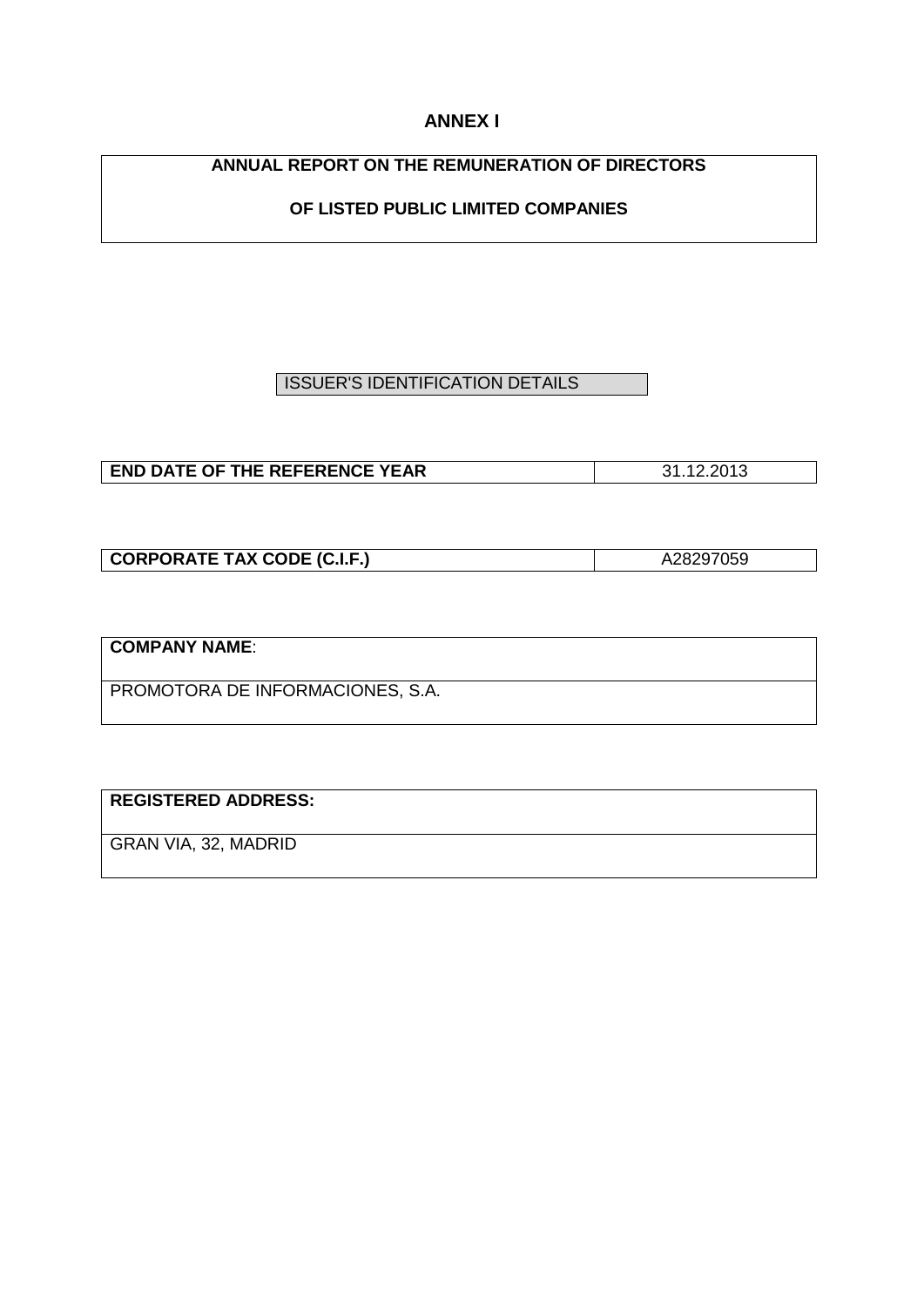## **SPECIMEN ANNUAL REPORT ON THE REMUNERATION OF DIRECTORS OF LISTED PUBLIC LIMITED COMPANIES**

## **A THE COMPANY'S REMUNERATION POLICY FOR THE CURRENT YEAR**

- **A.1 Please explain the company's remuneration policy. This section must include information on:**
	- **General principles and foundations of the remuneration policy.**
	- **The most significant changes made to the remuneration policy as compared with the previous year, as well as the changes made during the year to the conditions for the exercise of options which have already been granted.**
	- **Criteria used and make up of comparable business groups whose remuneration policies have been examined to establish the company's remuneration policy.**
	- **Relative importance of the variable remuneration components with respect to the fixed ones, and the criteria used to determine the various components of the directors' remuneration package (the remuneration mix).**

#### **Please explain the remuneration policy**

The Company Bylaws (articles 19 and 25) and the Regulation of the Board of Directors of PRISA (articles 29, 30 and 31), include the general regime that is applicable to the remunerations of the Directors.

The Board of Directors of PRISA has approved the remuneration policy for 2014, the same included within this general framework and taking into account the following principles:

- o Remuneration of the Directors must be moderate, in due accordance with the market circumstances.
- o The External Director must be remunerated in accordance to said Director's effective dedication.
- o The amount of the remuneration of the Independent Director must be calculated in such a way that it offers incentives for dedication, yet without constituting an obstacle for independence.

Remuneration of the administrators is compatible and independent of their salaries, remunerations, settlements, pensions or compensations of any type that could be established either by a general nature or a singular one for those members of the Board of Directors that hold or perform any remunerated position or post at PRISA or in its controlled companies, be the same of a labour nature or not. Consequently, the remuneration policy for 2014, in like manner to previous years, is different depending on whether it refers to executive or non-executive directors.

The Board of Directors has 11 external non-executive directors and 3 executive directors (the President of the Board of Directors and of the Executive Committee, Mr. Juan Luis Cebrián Echarri, Chief Executive Officer, Mr. Fernando Abril-Martorell Hernández, and the Vice President of PRISA and President of DTS, Distribuidora de Televisión Digital, S.A., Mr. Manuel Polanco Moreno).

As detailed here below, all the directors may receive part of their remuneration by way of Company shares. The standards of conduct at PRISA establish the obligation to inform the Secretary General on any type of operation that has Company securities as an object. Likewise, a series of restrictions exist for execution of transactions over said securities for all those directors and directors that have privileged information available.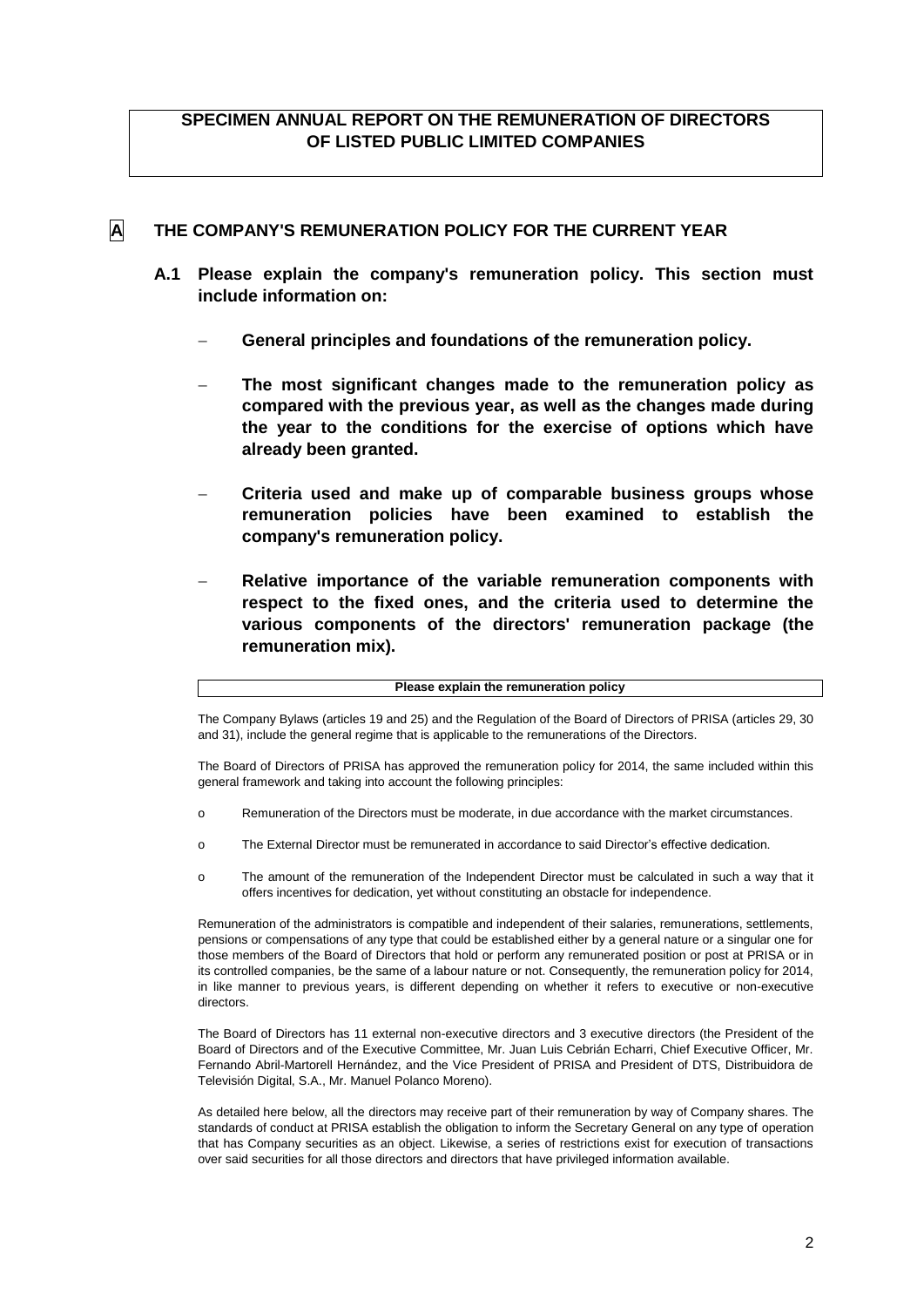1. Remuneration policy of the non-executive directors:

The General Shareholders' Meeting, held on November 27 of 2010, established a fixed maximum remuneration of 2,000,000 Euros for the Board of Directors. Article 19 of the Company Bylaws foresees that, with reason of the annual approval of accounts, the General Meeting may modify the limits of the directors' remunerations.

Upon the proposal of the Appointments and Remunerations Committee, this maximum limit has not been updated since it was established and it will likewise not be updated for the year 2014.

Likewise, included within the limits that the General Meeting is to establish for said maximum remuneration, the Board of Directors is authorized to agree on the terms under which the remunerations are to be shared out to the different directors. According to that foreseen in article 19 of the Company Bylaws, remuneration of the different directors will be different in due accordance to their post and their services in the Board committees and will be compatible with the payment of allowances per attendance to the meetings.

The remuneration policy for non-executive directors for the year 2014 has been established in the following remuneration concepts, which have not undergone any variation whatsoever with regards to the year 2013:

- i. Annual fixed remuneration per participation in the Board of Directors, paid-up to each one of the external directors, upon their choice, either fully in cash or 60% cash and 40% in PRISA shares.
- ii. Annual fixed remuneration per participation in the different Board Committees (Executive Committee, Audit Committee, Appointments and Remunerations Committee and Corporate Governance Committee), which will be paid-up in cash. The amount is different for the Presidents of the Committees and for the members.

Up until the year 2013, assigning of shares to the directors was covered in the agreement that was settled on by the Company's Extraordinary Meeting held on November 27 of 2010, which authorized a remuneration system consisting in assigning of shares and/or options over the Company's shares, this for the Directors and Directors of the PRISA Group during the years 2010, 2011, 2012 and 2013.

In the next Shareholder's Meeting that is to be held in 2014, PRISA's Board of Directors will propose the endorsement of a similar agreement that, within the framework of the Company's remuneration policy, will expressly allow non-executive directors to continue enjoying the option of receiving part of their fixed remunerations in the year 2014 and following years by way of assigning of Company shares.

iii. Allowances per attendance to the meetings of the Board of Directors and its Committees, which will also be paid-up in cash.

The Audit, Appointments and Remunerations and Corporate Governance Committees do not count with the participation of executive directors.

Apart from the above-outlined remunerations, PRISA's Directors may accrue other fees per their participation in the Management Boards of other companies pertaining to the PRISA Group, this in conformity with their respective Company Bylaws, as in fact has indeed occurred.

2. Remuneration policy of the executive directors:

Executive directors will not receive any amount due to concepts that are foreseen in the previous section (fixed remuneration per participation in the Board and in its Committees, and allowances per attendance to the meetings of said bodies).

Remuneration of the executive directors is determined by their respective contracts, which each one of them holds with the Company and that will be duly analyzed in detail in the following sections.

In general terms the remuneration concepts corresponding to the executive directors are those following:

- i. Fixed salary.
- ii. Variable remuneration.
- iii. Social benefits (Life Insurance Policy, Accident Insurance Coverage and Medical Insurance).

In that pertaining to the relative importance of the variable remuneration concepts with regards to fixed concepts (the "remuneration mix", for determination of which the fixed 2014 remuneration has been taken into consideration, the annual target variable remuneration for 2014 and annualized long-term variable remuneration corresponding to 2014), the same are as follows with regards to each one of the executive directors: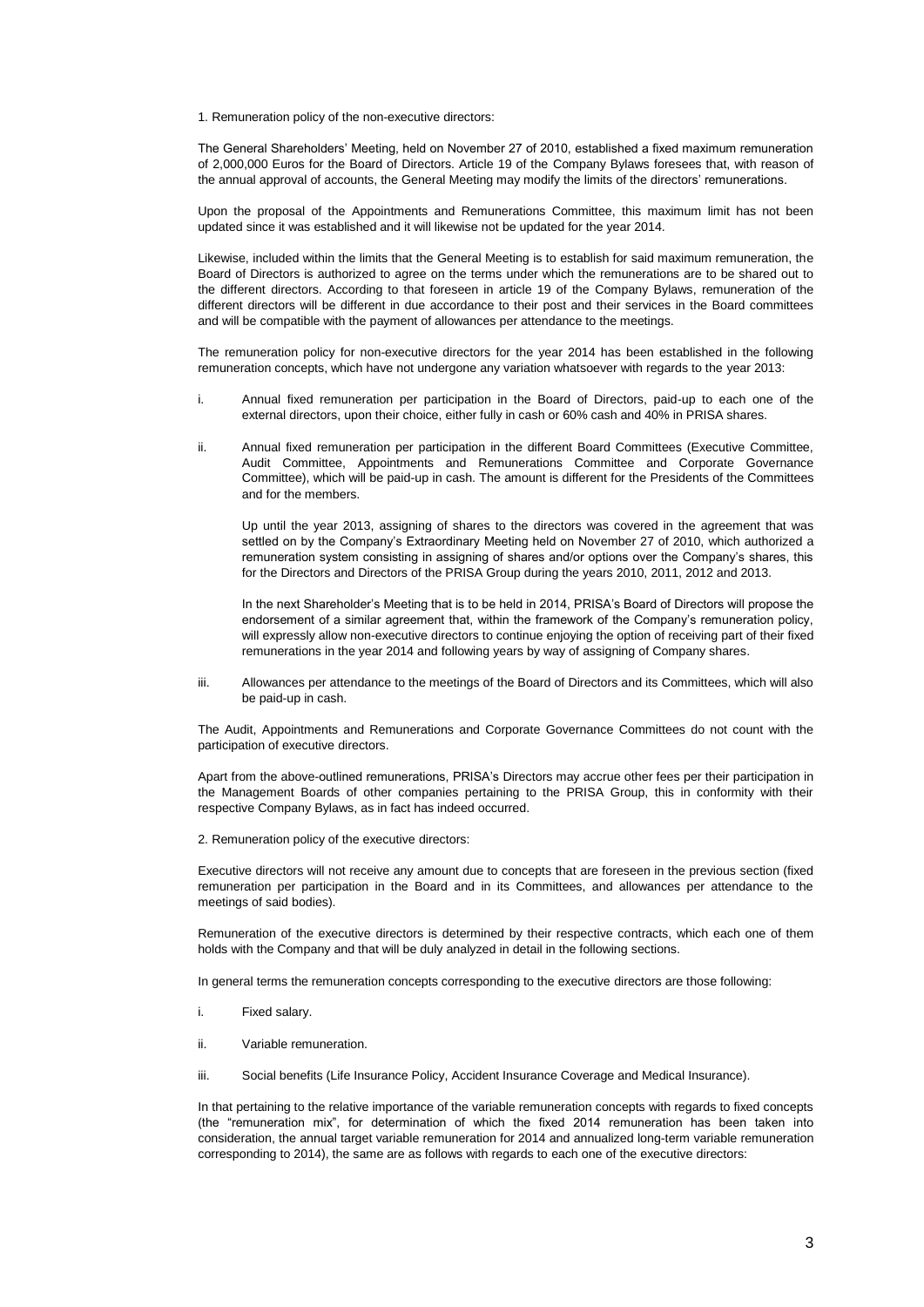- i. Mr. Juan Luis Cebrián Echarri's (Executive President of the Board of Directors and its Executive Committee) remuneration mix corresponds to 40% of fixed remuneration, 40% of annual variable remuneration and 20% of long-term variable remuneration.
- ii. Mr. Manuel Polanco Moreno's (Vice President of PRISA and President of DTS, Distribuidora de Televisión Digital, S.A.) remuneration mix corresponds to 63% of fixed remuneration and 37% of annual variable remuneration.
- iii. Mr. Fernando Abril-Martorell Hernández's (Chief Executive Officer) remuneration mix corresponds to 18% of fixed remuneration and 82% of annual variable remuneration. 71.4% of Mr. Abril-Martorell's annual variable remuneration is paid-up by way of assigning of Company shares, this with the goal of aligning his interests with those of the Company's shareholders and thus award creation of value that is sustained over time.

The Board of Directors, upon the proposal of the Remunerations Committee, will review the remuneration policy on an annual basis. Criteria followed to determine the different components of the remuneration package are defined in virtue of the strategic goals defined by the Board of Directors, best market practice and the legislation that is enforced at each given moment.

**A.2 Information on the preparation work and the decision-making process followed to establish the remuneration policy and, where applicable, the role played by the Remuneration Committee and other control bodies in the structure of the remuneration policy. This information will include, where applicable, the mandate and make up of the Remuneration Committee and the identity of the external directors whose services have been used to establish the remuneration policy. The nature of any directors who have been involved in the establishment of the remuneration policy must also be specified.**

#### **Please explain the process for establishing the remuneration policy**

Preliminary work:

The Remuneration Policy is approached, in the first instance, by a working group made up of professional people from PRISA's Human Resources Department and General Secretariat who study and take into consideration the applicable legal framework, the internal statutory and reglamentary regulation, recommendations and best practices in the subject, the structure of the administration body, contract conditions of executive directors and the company's requirements.

Definition and proposal of the Remuneration Policy by the Appointments and Remuneration Committee:

As from this preliminary work, the Appointments and Remuneration Committee defined and proposed the 2014 remuneration policy.

The functions of the Appointments and Remuneration Committee in these matters are defined in the PRISA Board of Directors' Regulation, in whose article 25, the following responsibilities are assigned thereto:

- i. "To propose to the Board of Directors: i) Directors' remuneration system, ii) the amounts and/or limits for each remuneration item corresponding to Directors, depending on dedication to the Board and its Commissions, iii) the individual remuneration of executive Directors and the other contract conditions and iv) the report on the remuneration policy for Directors and senior management.
- ii. To approve the goals associated to variable remuneration of the executive directors and/or managers.
- iii. To propose to the Board of Directors the remuneration system of PRISA and its subsidiaries' senior management and inform the Board as to the payment of the latter's' variable remuneration as well as the payment of other incentive plans earmarked thereto.
- iv. To watch over compliance with the remuneration policy established by the Company".

The Appointments and Remuneration Committee is formed by 2 external independent directors (its President, Mr. Gregorio Maranon y Bertrán de Lis and Mr. Alain Minc) and by a nominee director (Mr. Borja Pérez Arauna).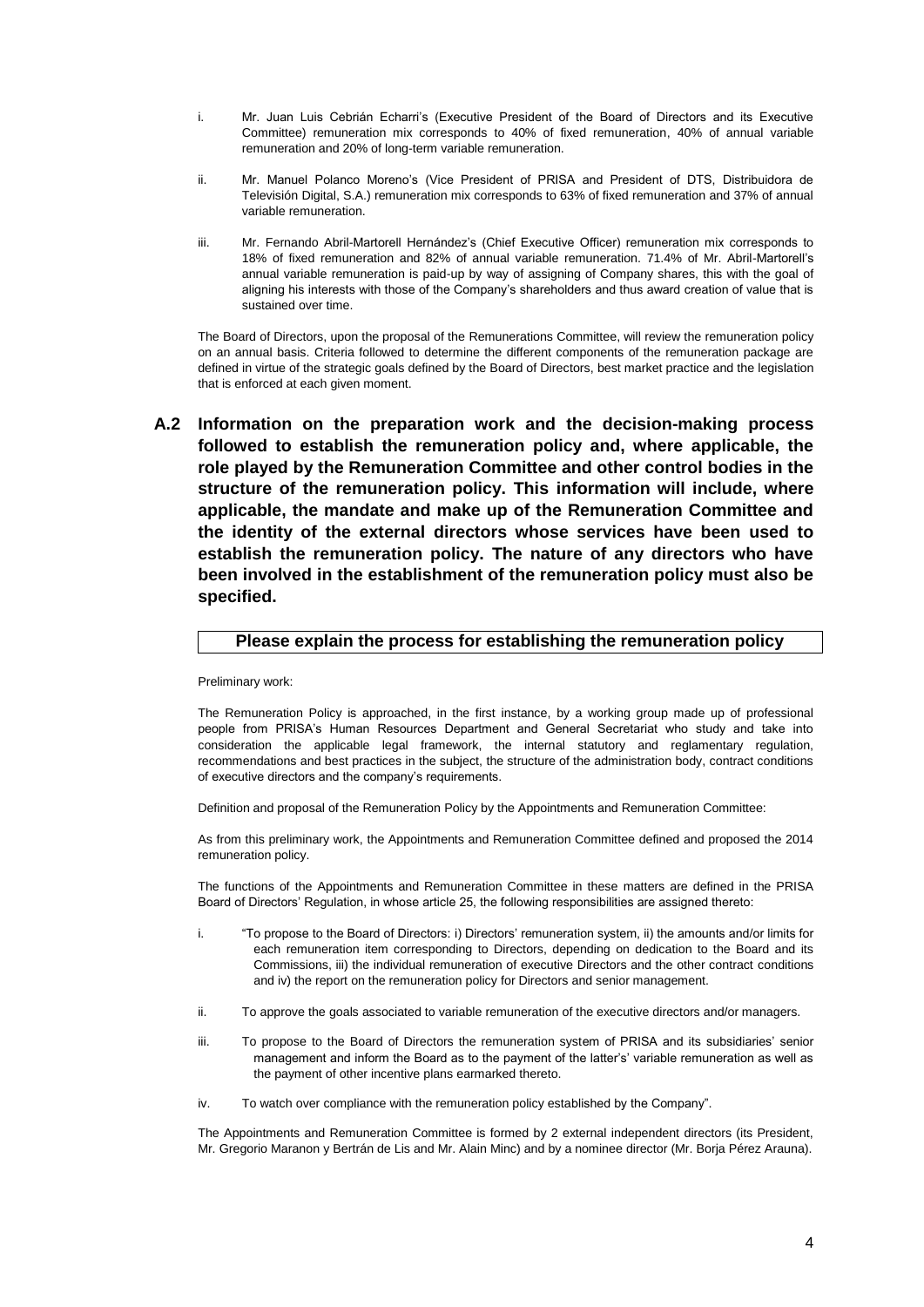Mr. Martin Franklin, a director representing significant shareholdings, was a member of this Committee until 18 December 2013 when he tendered his resignation as a Director. Mr. Alain Minc, an external independent director was appointed as a member of the Appointments and Remuneration Committee as his replacement on that same date.

Approval of the Remuneration Policy by the Board of Directors:

The 2014 Remuneration Policy was approved by the Board of Directors (with the active participation of all its members) at the proposal of the Appointments and Remuneration Committee.

In addition, the Board approved the individual remuneration of the executive directors and the other conditions in their contracts.

The Board's powers in these matters are shown in article 5 of the PRISA Board of Directors' Regulation.

The General Meeting of Shareholders' approval with a consultative nature.

Finally, in accordance with the provisions of article 61 ter of the Securities Market Act and of article 12.2 of Order ECC/461/2013, this Report on the Remuneration Policy, whose complete text will be placed at the disposal of shareholders, will be submitted to the consultative approval of the Ordinary Meeting of Shareholders to be held in 2014.

External Advisory Service.

The external advisory service of the consultants, Towers Watson, has been contracted for defining certain aspects of the Remuneration Policy. The Company has had the cooperation of KPMG Abogados for drawing up this report.

The process followed ensures that the Company's remuneration policy lines up with the principles as determined by the Board of Directors and with the long term sustainability of the business in complying with the formal requirements set down by the applicable rules. With all this process, the Company will have a solid Remuneration Policy backed by the Company's different governing bodies which defend the Company's interests and seeks to line up with its shareholders' interests

**A.3 Please state the amount and nature of the fixed components, including a breakdown, where applicable, of the remuneration given for the performance of the executive directors' senior management functions, the additional remuneration given for the performance of the duties of the Chairman or member of any committee of the Board, for expenses resulting from membership of the Board and its committees, and any other fixed remuneration as director, as well as an estimate of the annual fixed remuneration to which they give rise. Please identify any other benefits that are not paid in cash and the main criteria on the basis of which they are given.**

#### **Please explain the fixed components of the remuneration**

As pointed out in section A.1 above, the remuneration items the directors earn are different depending on whether they are executive or non executive directors.

- 1. Fixed components of non executives' remuneration:
- i. Remuneration for taking part in the Board of Directors: remuneration in this respect is 75,000 euros per year. This amount is paid to each external director at their election, in full in cash or 60% in cash and 40% in PRISA shares. When the director chooses partial payment in PRISA shares, the latter are handed over quarterly. The cash remuneration is paid monthly.
- ii. Remuneration for participating in the Delegated Commission: remuneration in this respect is 75,000 euros per year which is paid in cash monthly.
- iii. Remuneration for taking party in Auditing, Appointments and Remuneration and Corporate Governance Committees: remuneration in this respect is 19,000 euros per year for their Presidents and 9,500 euros per year for members, which are paid in cash monthly.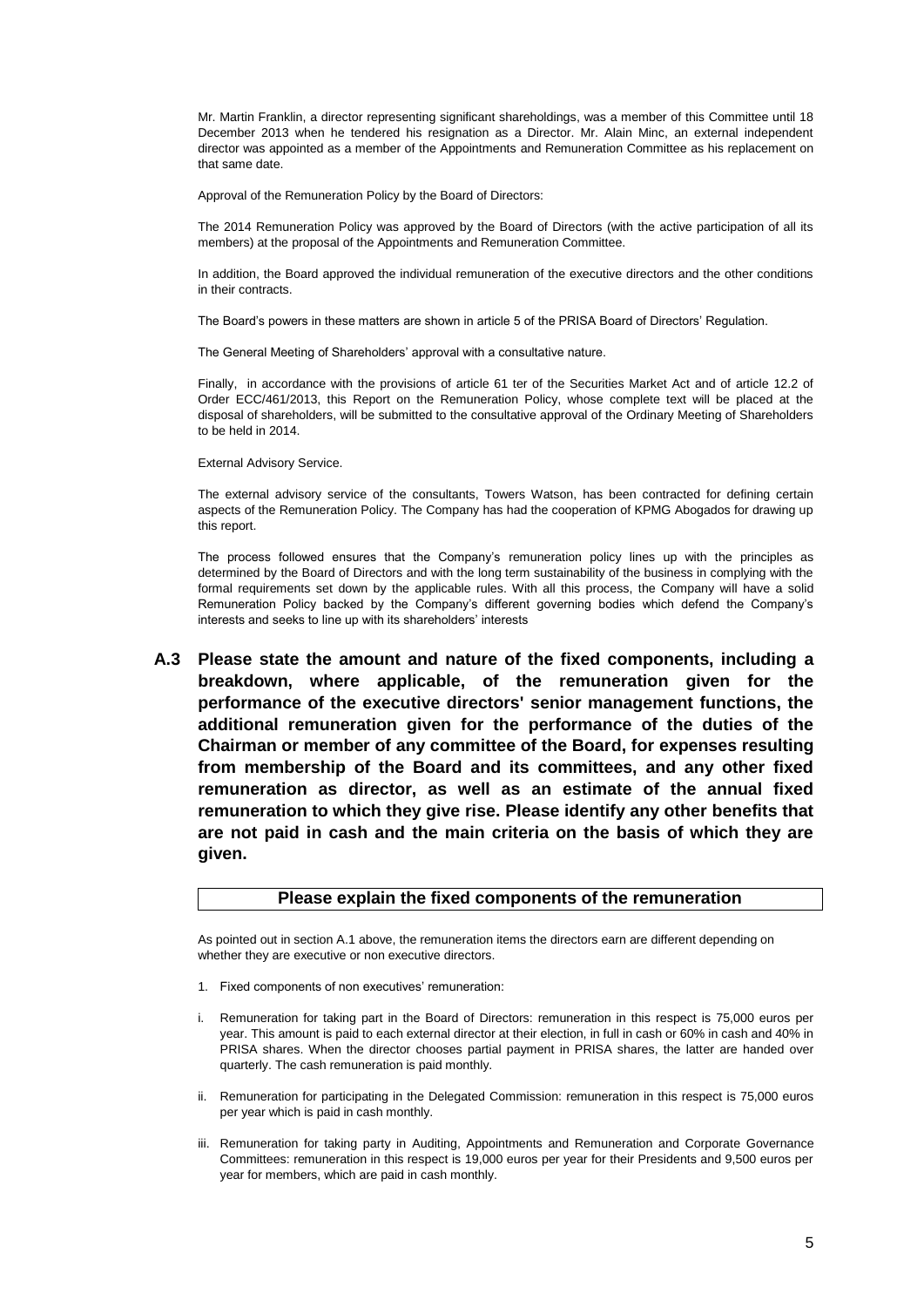The total amount estimated for 2014 for the foregoing three items is approximately 1,333,000 euros and, therefore, the limit of 2,000,000 euros as set by the General Meeting of Shareholders held on 27 November 2010 is not exceeded (see section A.1 of this report).

iv. Allowances for attending Board Meetings and Meetings of its Committees: allowances are different for committee Presidents and for members and are paid in cash.

The total amount estimated in this respect for 2014 is approximately 385,000 euros

2. Fixed components of executive directors' remuneration:

As pointed out earlier, executive directors do not receive any remuneration at all for belonging to the Board of Directors and its Committees: they are only paid for their executive and senior management functions, a fixed annual remuneration in cash determined by their respective contracts which, in 2014, will be as follows:

- i. Mr. Juan Luis Cebrián Echarri (Executive President of the Board of Directors and its Delegated Committee): 1,000,000 euros.
- ii. Mr. Manuel Polanco Moreno (Vice-president of PRISA and President of DTS, Distribuidora de Televisión Digital, S.A.): 460,420 euros

Mr. Manuel Polanco Moreno's fixed remuneration is paid by DTS, Distribuidora de Televisión Digital, S.A. ("DTS") in his capacity as President of that company's Board of Directors.

iii. Mr. Fernando Abril-Martorell Hernández (Managing Director): 666,642 euros.

## **A.4 Please explain the amount, nature and main characteristics of the remuneration systems' variable components.**

#### **In particular:**

- **Please identify each of the remuneration plans applicable to the directors, their scope, their date of approval, their date of implementation, their validity period and their main characteristics. In the case of share option plans and other financial instruments, the general characteristics of the plan must include information on the conditions for the exercise of such options or financial instruments for each plan.**
- **Please indicate any remuneration consisting of profit share or bonuses, and the reason why they were granted.**
- **Please explain the main criteria and principles of any annual bonus system.**
- **The categories of directors (executive directors, external directors representing substantial shareholders, independent external directors or other external directors) in receipt of remuneration systems or plans that include a variable remuneration component.**
- **The basis of such variable remuneration systems or plans and the chosen criteria for the assessment of performance, as well as the assessment methods and components used to establish whether or not such assessment criteria have been met, and an estimate of the absolute amount of variable remuneration that would result from the current remuneration plan, on the basis of the extent to which the hypotheses or goals that may be taken as reference are fulfilled.**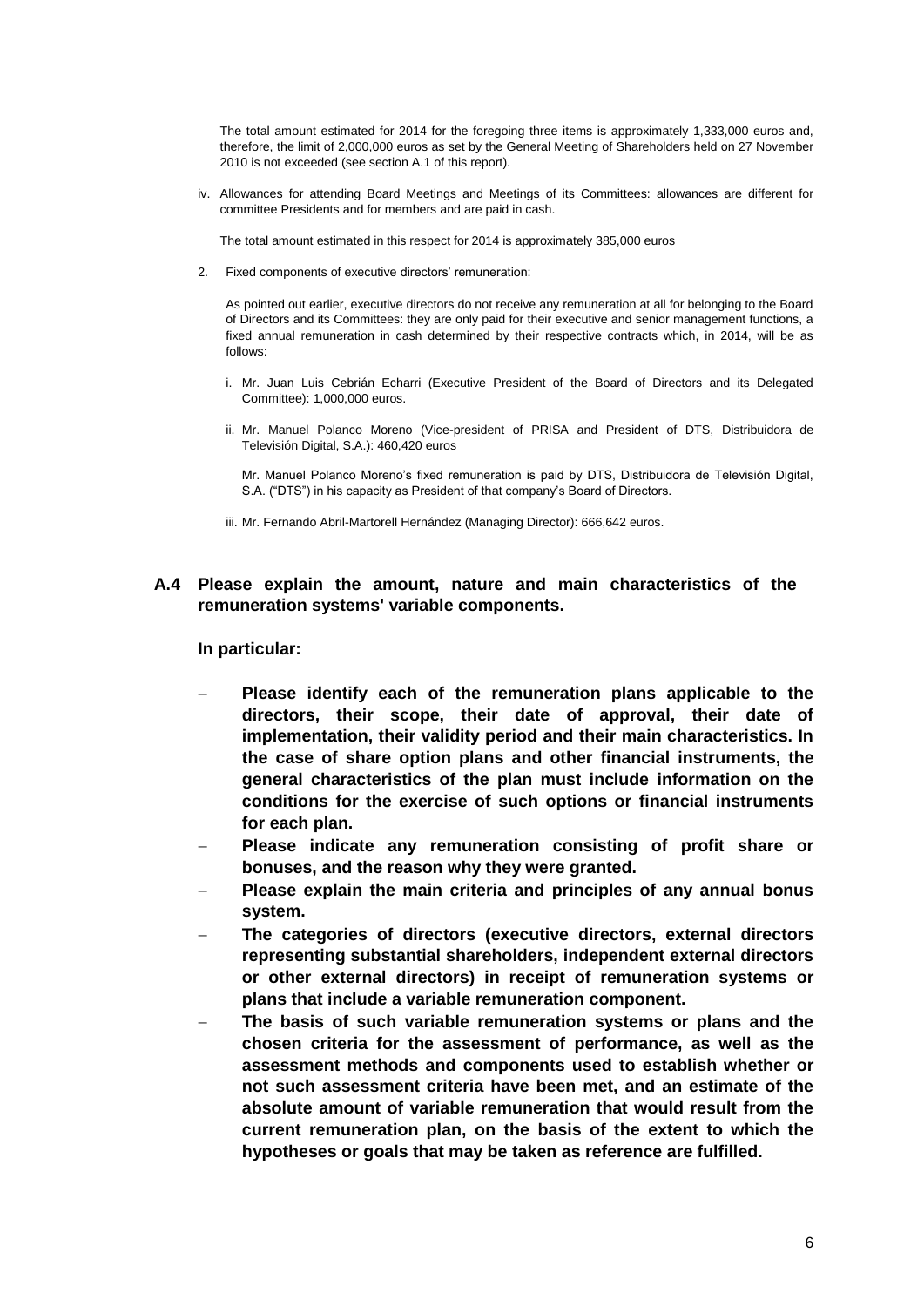**Where applicable, you must state the periods of deferment or postponement of payment that may have been established and/or any retention periods there may be for shares or other financial instruments.**

#### **Please explain the variable components of the remuneration systems**

Only the policy of compensations of the executive directors includes, apart from a fixed remuneration, variable compensations, which are as follows:

1. Short-term variable remuneration (annual):

Annual variable remuneration consists in a bonus system that refers to 100% compliance of the management goals. These goals are approved on an annual basis by the Appointments and Remunerations Committee for the management team; in the case of the executive directors, approval corresponds to the Board of Directors, upon the proposal of said Committee. The target bonus, in the case of the executive directors, is that agreed upon in their respective contracts.

100% of the fixed amount as a target bonus for each beneficiary will accrue in the case of consecution of 100% of the established goals.

The quantitative goals refer to the Consolidated Group and, if the case was to be as such, to the business unit in which the beneficiary of the system is performing his functions. The metrics of reference for determination of the quantitative goals are different depending on whether the beneficiary provides his services in the Corporate Centre or in a Business Unit, even though have different weights and they are interrelated.

For the year 2014, the goals of a quantitative and qualitative nature weigh-in as follows:

| <b>Executive directos</b>          | <b>Quantitative goals</b> | <b>Qualitative goals</b> |  |  |
|------------------------------------|---------------------------|--------------------------|--|--|
| Mr Juan Luis Cebrián Echarri       | 60%                       | 40%                      |  |  |
| (Executive President)              |                           |                          |  |  |
| Mr Manuel Polanco Moreno (Vice     | 80%                       | 20%                      |  |  |
| President)                         |                           |                          |  |  |
| Mr Fernando Abril-Martorell (Chief | 70%                       | 30%                      |  |  |
| Executive Officer)                 |                           |                          |  |  |

The quantitative goals of the annual bonus are directly linked with a scale of compliance that links the degree of consecution of the goals with the percentage of incentive that is applicable over the minimum amount of the variable bonus that is established at the beginning. Independent metric scales have been established and minimum compliance in each one of the metrics is exacted for integration of the annual bonus. Maximum payment stands at 140% of all the metrics except transformation incomes, maximum payment level of which stands at 150%.

The qualitative part of the annual bonus will allow evaluators to assess the performance negatively when considered that the executive director has taken excessive risks and assess the level of achievement of strategic plans, budgets, refinancing, and in particular the milestones planned and debt reduction

Determination of the bonus for the year 2014 will be made by using a system of independent metrics, with a maximum of six indicators or quantitative goals, with application to each one of them of a goal achievement scale. Annual quantitative goals are established on an annual basis. For the year 2014 these are as follows:

| Goal     | Mr Juan Luis Cebrián Echarri  | Mr Manuel Polanco Moreno (Vice<br>Mr |                                         |  |  |  |  |  |  |
|----------|-------------------------------|--------------------------------------|-----------------------------------------|--|--|--|--|--|--|
|          | (Executive President)         | President)                           | Hernández<br>(Chief<br><b>Executive</b> |  |  |  |  |  |  |
|          |                               |                                      | Officer):                               |  |  |  |  |  |  |
|          | Basic Cash Flow of the Group  | Basic Cash Flow of the Group         | Basic Cash Flow of the Group            |  |  |  |  |  |  |
|          | <b>Transformation Incomes</b> | <b>Transformation Incomes</b>        | <b>Transformation Incomes</b>           |  |  |  |  |  |  |
| $\Omega$ | N.A                           | Basic Cash Flow of DTS               | N.A                                     |  |  |  |  |  |  |
|          | N.A                           | Income from Canal + subscribers      | N.A                                     |  |  |  |  |  |  |
|          | N.A                           | Subscribers Yomvi                    | N.A                                     |  |  |  |  |  |  |
| 6        | N.A                           | Arbitration agreement and payment    | N.A                                     |  |  |  |  |  |  |
|          |                               |                                      |                                         |  |  |  |  |  |  |

Payment of the annual bonus is made per previous year, therefore the bonus that is accrued in the year 2014 by the executive directors, in conformity with the above-outlined standards and determined by the Board of Directors, upon the proposal of the Appointments and Remunerations Committee, will be paid-up in the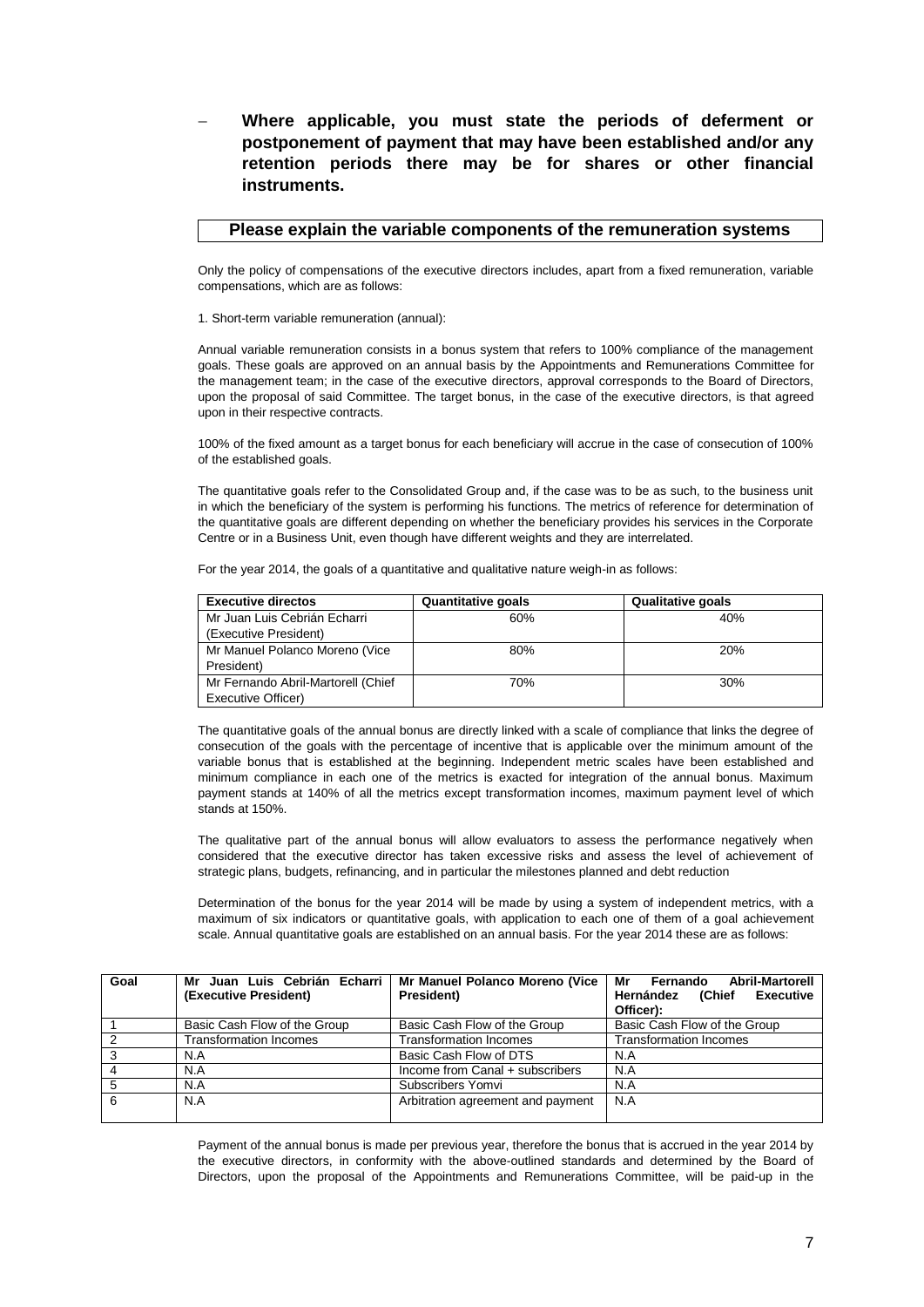following manner: i) the bonus for the Executive President, Mr. Juan Luis Cebrián Echarri, will be fully paid-up in cash (in the year 2015); ii) in the year 2015 the Chief Executive Officer, Mr. Fernando Abril-Martorell Hernández will receive part of his bonus in cash and part in PRISA shares; and iii) the bonus for the Vice President, Mr. Manuel Polanco Moreno, will be fully paid-up in cash in the year 2015.

At the next General Board Meeting, to be held in the year 2014, PRISA's Board of Directors will propose the endorsement of an agreement that, within the framework of the Company's remuneration policy, will allow for assigning of shares to the directors and executives in the year 2014 and following years.

As already outlined, the executive directors have a variable target remuneration, annual determination of which is made in accordance to the consecution of quantitative goals (80%-60%) and qualitative goals (40%-20%), with this concept being duly determined by their respective contracts and in the year 2014 will reach the following amounts:

- i) Mr. Juan Luis Cebrián Echarri (Executive President of the Board of Directors and its Executive Committee): 1,000,000 Euros.
- ii) Mr. Manuel Polanco Moreno (Vice President of PRISA and President of DTS, Distribuidora de Televisión Digital, S.A.): 275,000 Euros.
- iii) Mr. Fernando Abril-Martorell Hernández (Chief Executive Officer): 850,000 Euros in cash and 2,125,000 Euros in shares.
- 3. Variable multi-annual remuneration:
- (i) The Company's remuneration policy based on providing incentives and generating loyalty among the members of the Management Team included a Long Term Incentive Programme (ILP) of a multi-annual nature with overlapping cycles. Of the three executive directors, only Mr. Manuel Polanco Moreno was a beneficiary of the same.

PRISA's Shareholder's Meeting held on June 22 of 2013 authorised the Board of Directors, under the eleventh point of the agenda, to start-up a new long term incentive programme for the PRISA Group's management team, the same consisting in the payment of cash and assigning of Company shares, under the terms approved by the Board itself, and that would be applicable during the years 2013 through 2015 (the "2013-2015 ILP"), therefore replacing and rendering without effect the third cycle (2013-2015) of the ILP approved in 2011. The Board of Directors has not made use of the mentioned authorisation to start-up the "2013-2015 ILP", therefore, the mentioned agreement of the Board has been rendered without effect.

At the next Shareholder's Meeting that is to be held in the year 2014, PRISA's Board of Directors, upon the proposal of the Appointments and Remunerations Committee, will propose the endorsement of a new Long Term Incentive Programme that may include any of the executive directors amongst its beneficiaries.

- (ii) In conformity with the terms of his contract with the Company, Mr. Juan Luis Cebrián Echarri will enjoy the right to receive a variable multi-annual incentive in January of 2016, the same payable in PRISA shares, for an equivalent value of 1,000,000 €, subject to (i) his permanence as Executive President of PRISA until January 1 of 2016 and (ii) compliance on his part of the Company's strategic goals that have been established by the Board of Directors. The goals of this multiannual incentive will be the basic Cash Flow of the Group and the incomes of Group's transformation joined in 2014 and 2015, with a weighting of 60% and, on the other hand, the implementation of strategic plans, budgets and refinancing of the company with a 40% weighting. Compliance with the Milestone 1 of the refinancing of the Company, will be a mandatory requirement for the accrual of 40% of the multi-annual variable remuneration.
- (iii) Mr. Fernando Abril-Martorell will not currently receive any type of variable multi-annual remuneration.
- **A.5 Please explain the main characteristics of the long-term savings systems, including retirement and any other survival benefits, financed partly or fully by the company, regardless of whether they are provided internally or externally, with an estimate of their amount or equivalent annual cost, indicating the type of plan, whether it is contribution-based or a specifiedbenefit plan, the conditions for the vesting of the financial rights in favour of the directors, and its compatibility with any kind of compensation for**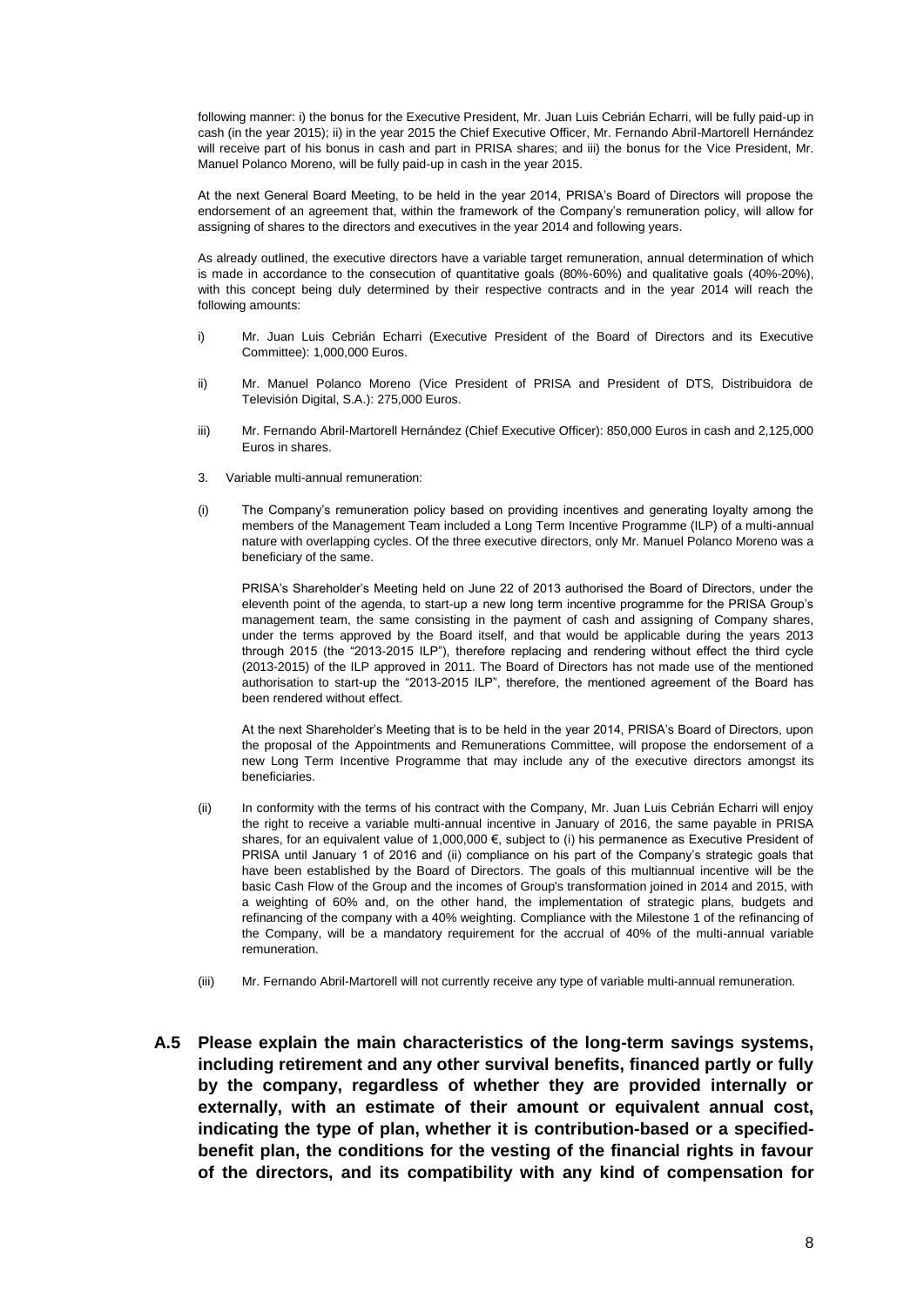**early termination or termination of the contractual relationship between the company and the director.**

**Please also state the contributions in favour of the director to specifiedcontribution pension plans; or the increase in the director's vested rights, in the case of contributions to specified-benefit plans.**

### **Please explain the long-term savings systems**

According to the terms of the contract signed with the Company which came into force on 1 January 2014 (see section A.7), the Executive President, Mr. Juan Luis Cebrián Echarri, will be entitled as from fiscal 2014, to an annual remuneration of 1,2000,000 euros in respect of a retirement bonus .The Company will, in this way, make an accelerated endowment from a provision system for its leading executive, as per market practice in Spain , which he lacked up to now, taking into consideration the dedication of a full professional career in the Group and the usual range in the plans for a defined provision.

The retirement bonus will be fully paid to Mr. Cebrián when his contract concludes and will be consolidatable, even in the event of an anticipated contract cancellation. Should his contract be anticipatedly cancelled at the Company's will, Mr. Cebrián will only collect full payment of his retirement bonus as an indemnity.

As indicated in section A.7 below, should the non competition agreement laid down in his contract not be complied with, Mr. Cebrián will be obliged to return to the Company the amount he had received in respect of his retirement bonus.

# **A.6 Please indicate any amounts of compensation paid or agreed in the event of the director's dismissal as director.**

#### **Please explain the amounts of compensation**

Acknowledging executive directors' entitlement to compensation in certain cases of anticipated termination of their executive functions forms part of the Company's remuneration policy. Their respective contracts establish the commitments as taken on by the Company with executive directors:

In the event of unilateral dismissal at the simple will of the Company, the contract signed with the Executive President, Mr. Juan Luis Cebrián Echarri provides for his collecting only the full amount of his retirement bonus as compensation and this will not be compatible with any other type of compensation.

In the event of unilateral dismissal at the simple will of the Company or its failure to comply, the contract signed with the Managing Director, Mr. Abril-Martorell Hernández provides for his entitlement to gross compensation of a year's pay of the latest fixed and variable remuneration paid. The last remuneration paid will be taken as the basis for calculating such.

In the event of unilateral dismissal at the simple will of the Company or its failure to comply, the contract signed with the Vice-president, Mr. Manuel Polanco, provides for his entitlement to a payment of compensation equivalent to twelve months of the latest fixed and variable remunerations. In any of the compensation cases, the latest fixed and variable remunerations collected by Mr.Polanco will be calculated.

**A.7 Please indicate the terms that must be adhered to in the contracts of those persons who hold senior management positions as executive directors. Among others, you must state the duration, the limits on the amounts of compensation, the minimum-stay clauses and notice periods, as well as the payment of compensation in lieu of such notice, and any other clauses relating to signing-on bonuses, as well as compensation or golden parachute clauses for early termination or termination of the contractual relationship between the company and the executive director. Please include, among others, any no-competition, exclusivity, minimum stay or loyalty covenants or agreements and any post-contractual noncompetition covenants or agreements.**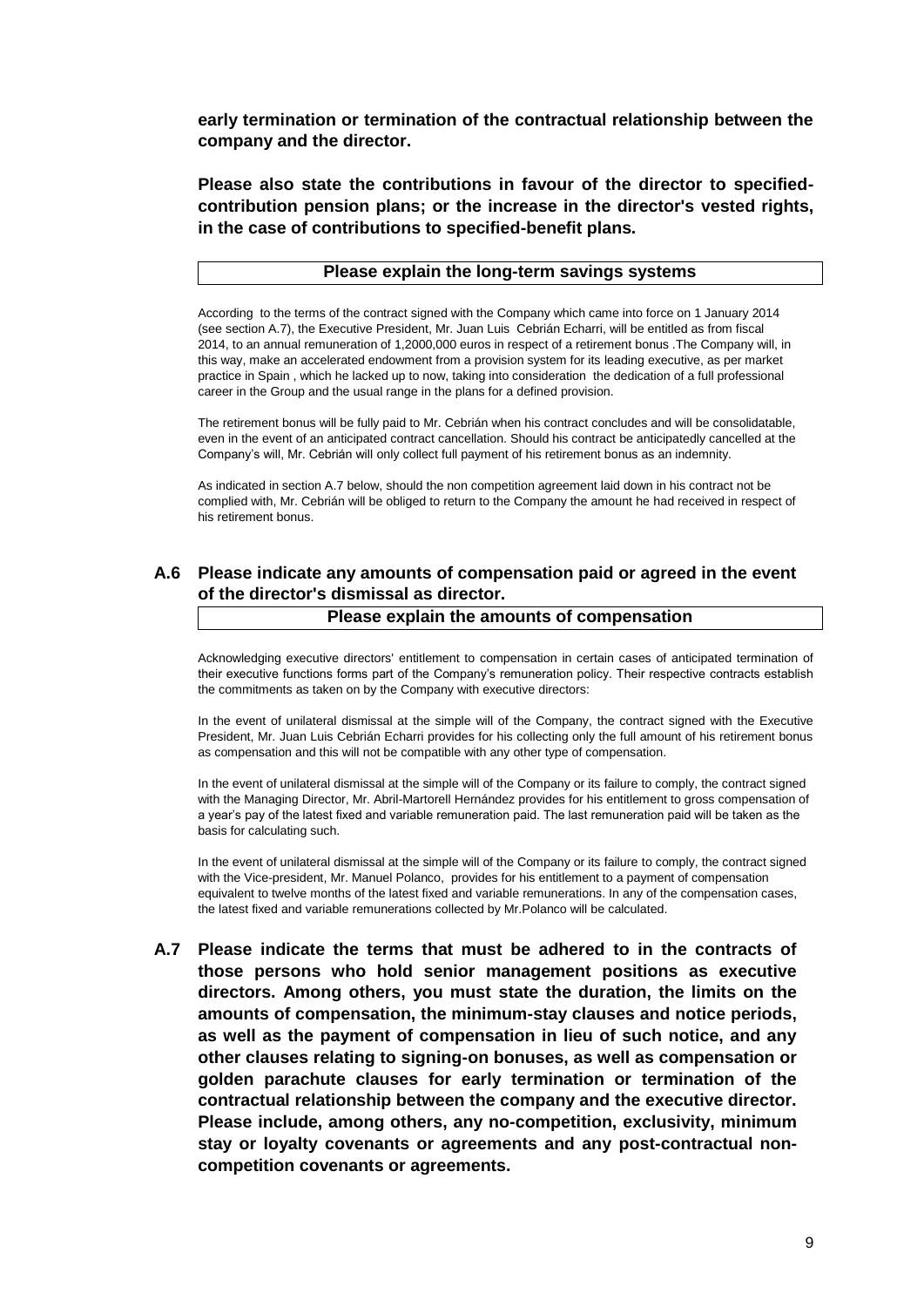|                                                                                                 | Please explain the terms of the executive directors' contracts                                                                                                                                                                                                                                                                                                                                                                                                                                                                                                                                                                                                             |                                                                                                                                                                                                                         |                                                                                                                                                                                                                                                                                                                                                                                                                                                                                                                                                                                                                                                                                                                                                                                                                     |  |  |  |  |  |  |  |  |  |
|-------------------------------------------------------------------------------------------------|----------------------------------------------------------------------------------------------------------------------------------------------------------------------------------------------------------------------------------------------------------------------------------------------------------------------------------------------------------------------------------------------------------------------------------------------------------------------------------------------------------------------------------------------------------------------------------------------------------------------------------------------------------------------------|-------------------------------------------------------------------------------------------------------------------------------------------------------------------------------------------------------------------------|---------------------------------------------------------------------------------------------------------------------------------------------------------------------------------------------------------------------------------------------------------------------------------------------------------------------------------------------------------------------------------------------------------------------------------------------------------------------------------------------------------------------------------------------------------------------------------------------------------------------------------------------------------------------------------------------------------------------------------------------------------------------------------------------------------------------|--|--|--|--|--|--|--|--|--|
|                                                                                                 |                                                                                                                                                                                                                                                                                                                                                                                                                                                                                                                                                                                                                                                                            |                                                                                                                                                                                                                         |                                                                                                                                                                                                                                                                                                                                                                                                                                                                                                                                                                                                                                                                                                                                                                                                                     |  |  |  |  |  |  |  |  |  |
|                                                                                                 | <b>President</b><br>Mr. Juan Luis Cebrián Echarri                                                                                                                                                                                                                                                                                                                                                                                                                                                                                                                                                                                                                          | <b>Vice President</b><br><b>Manuel</b><br>Mr.<br>Polanco<br>Moreno                                                                                                                                                      | <b>Chief Executive Officer</b><br>Mr. Fernando Abril- Martorell                                                                                                                                                                                                                                                                                                                                                                                                                                                                                                                                                                                                                                                                                                                                                     |  |  |  |  |  |  |  |  |  |
| <b>Duration</b>                                                                                 | Up until December 31 of 2018.                                                                                                                                                                                                                                                                                                                                                                                                                                                                                                                                                                                                                                              | Open-ended.                                                                                                                                                                                                             | Open-ended.                                                                                                                                                                                                                                                                                                                                                                                                                                                                                                                                                                                                                                                                                                                                                                                                         |  |  |  |  |  |  |  |  |  |
| notice<br>Advance<br>upon the request<br>of the director                                        | Three (3) months.<br>Obligation to pay the Company<br>the remuneration corresponding<br>advanced<br>to the breached<br>notice period.<br>Payment of the<br>retirement<br>bonus.                                                                                                                                                                                                                                                                                                                                                                                                                                                                                            | Three (3) months.                                                                                                                                                                                                       | Three (3) months.<br>Obligation<br>to<br>pay<br>the<br>fixed<br>remuneration corresponding to<br>the<br>breached advanced notice period.                                                                                                                                                                                                                                                                                                                                                                                                                                                                                                                                                                                                                                                                            |  |  |  |  |  |  |  |  |  |
| <b>Compensation per</b><br>termination of the<br>contract upon the<br>request of the<br>Company | <b>Retirement bonus</b>                                                                                                                                                                                                                                                                                                                                                                                                                                                                                                                                                                                                                                                    | Three (3) month advance<br>notice.<br>Compensation equivalent<br>to twelve (12) months of<br>the last fixed and variable<br>remunerations                                                                               | Three (3) month advance notice.<br>Compensation equivalent to an annuity<br>of the last paid fixed and variable<br>remuneration.                                                                                                                                                                                                                                                                                                                                                                                                                                                                                                                                                                                                                                                                                    |  |  |  |  |  |  |  |  |  |
| <b>Exclusivity and no-</b><br>competition<br>covenants                                          | Exclusivity while occupying the<br>executive presidency<br>(compatible with the<br>performance of other posts<br>within the PRISA Group),<br>literary or artistic activities.<br>activities of a teaching or<br>academic type (classes,<br>conferences, etc.),<br>administration of personal<br>assets and the responsibilities<br>involved in being an<br>administrator in family<br>companies or non-profit<br>organisations and, in particular,<br>those derived from his capacity<br>as member of the Royal<br>Spanish Academy.<br>General prohibition of<br>competition at the moment of<br>passing over to exercising of<br>the Group's non-executive<br>presidency. | Exclusivity during the<br>contract validity period<br>and general prohibition of<br>competition.                                                                                                                        | Exclusivity during the contract validity<br>period, save express authorisation from<br>the Board of Directors, and specific<br>prohibition of no-competition, save<br>companies that are exempt in the<br>contract itself.                                                                                                                                                                                                                                                                                                                                                                                                                                                                                                                                                                                          |  |  |  |  |  |  |  |  |  |
| Post-contractual<br>no-competition                                                              | Four (4) years<br>Spanish or foreign companies,<br>activity of which is identical or<br>similar to those making up the<br>companies of the PRISA Group,<br>in particular the activity of<br>PRISA.<br>Commitment to not contract any<br>person that belongs or has<br>belonged to the PRISA Group<br>staff in the twelve (12) months<br>prior to the date of contracting;<br>and of not contributing to any<br>worker of the PRISA Group<br>abandoning the same.<br>Compensation: retirement<br>bonus.<br>Breach: obligation to reimburse<br>the amount received in the<br>concept of retirement bonus.                                                                    | One (1) year.<br>Companies of the<br>competition.<br>Breach: obligation to<br>compensate with an<br>amount equal to six (6)<br>monthly payments of the<br>salary that is received on<br>the date of the<br>termination. | One (1) year<br>Spanish or foreign companies, activity<br>of which is identical or similar to those<br>making up the companies of the PRISA<br>Group.<br>Commitment to not contract any person<br>that belongs or has belonged to the<br>PRISA Group staff in the twelve (12)<br>months prior to the date of contracting;<br>and of not contributing to any worker of<br>the PRISA Group abandoning the<br>same.<br>Compensation: six (6) monthly<br>payments of the last gross salary of a<br>fixed nature, payable in amounts equal<br>to the length of the period of duration of<br>the no-competition covenant.<br>Breach: obligation to reimburse the<br>amount of the compensation and, also,<br>compensation in an amount equal to<br>nine (9) monthly payments of the<br>above-outlined fixed remuneration. |  |  |  |  |  |  |  |  |  |

## **A.8 Please explain any additional remuneration payable to the directors as consideration for any services rendered other than those inherent in their position.**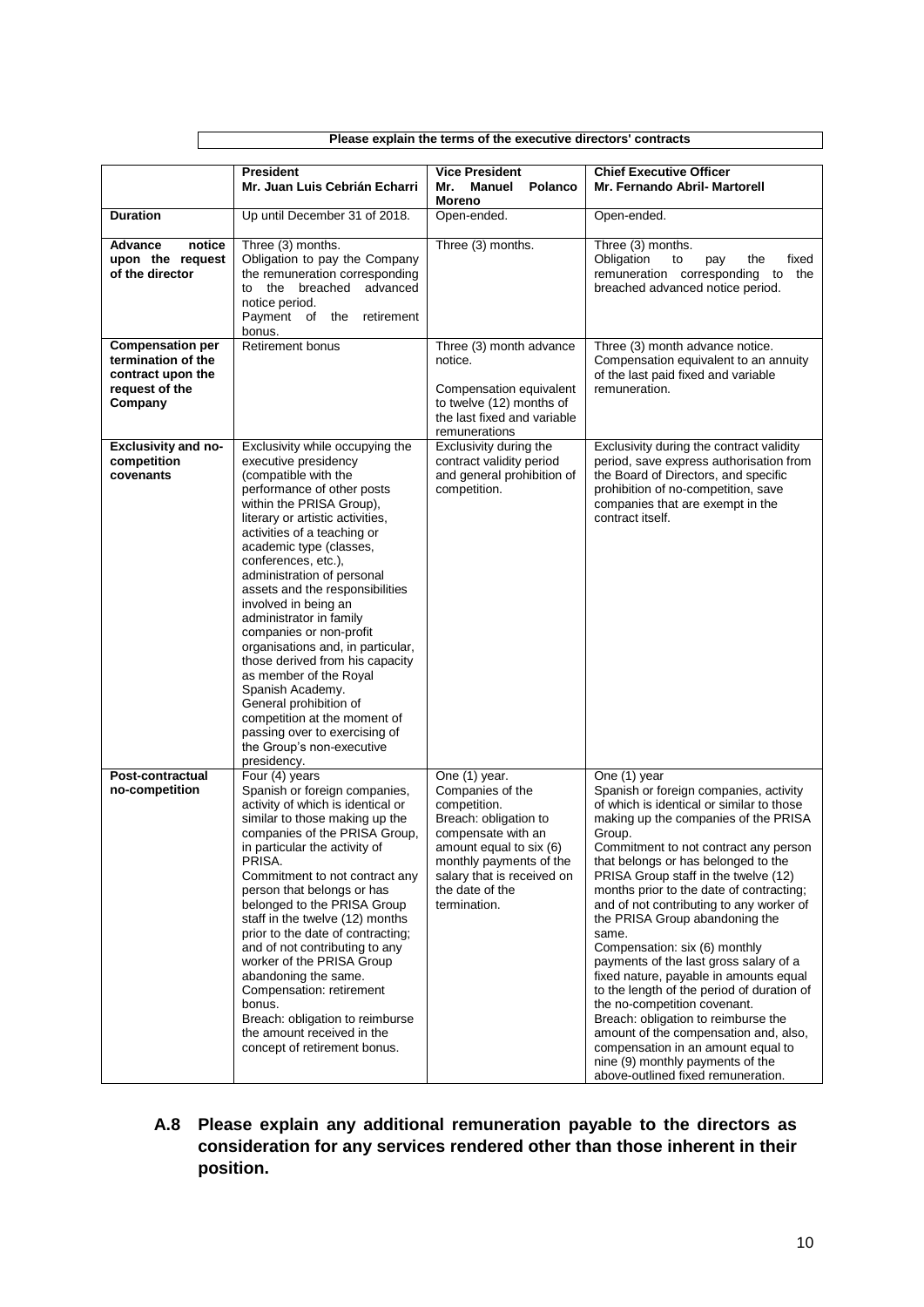### **Please explain the additional remuneration**

Mr. Gregorio Marañón y Bertrán de Lis provides legal advisory services to the Company for an annual amount of  $€90,000$ 

**A.9 Please specify any remuneration in the form of advances, loans and security granted, stating the interest rate, their fundamental characteristics and the amounts eventually paid back, as well as the obligations assumed on their behalf by way of security.** 

#### **Please explain the advances, loans and security granted**

In fiscal 2013, Mr. Juan Luis Cebrián received an interest free 50,000 euro advance payable in 2014, on account of the 2013 variable remuneration.

#### **A.10 Please explain the main characteristics of the in-kind remuneration.**

#### **Please explain the in-kind remuneration**

1. Life or accident insurance and health insurance.

Promotora de Informaciones, S.A. has a policy signed with an insurance company, covering all contingencies of death for any cause, absolute disablement and full permanent disablement through an accident with capital equivalent to a total remuneration of the beneficiary (remuneration collected the previous year), extra capital in the event of accidental death or absolute disablement because of an accident and extra capital in the event of death in a traffic accident.

Only the executive directors, Mr. Juan Luis Cebrián Echarri and Mr. Fernando Abril-Martorell Hernández on the Company's Board of Directors are beneficiaries of this policy. The main risk of death has a limit of 75 years and the supplementary risks with extra capital have an age limit of 65 years.

In addition, DTS, Distribuidora de Televisión Digital, S.A. has a policy signed with an insurance company covering contingencies of death for any cause and absolute permanent disablement with capital equivalent to a full year's remuneration pay of the beneficiary (remuneration collected the previous year), with extra capital in the event of death through an accident and other extra capital in the event of death in a traffic accident. PRISA's executive director, Mr. Manuel Polanco Moreno is this policy's beneficiary.

Likewise, within the policy applicable to all its managers, the Group has private health insurance with the cost return method. The executive directors, Mr. Juan Luis Cebrián Echarri, Mr. Fernando Abril-Martorell Herrnández and Mr. Manuel Polanco Moreno and the non executive director Mr. Gregorio Marañon y Bertrán de Lis within the Company's Board of Directors benefit from this insurance as well as their core family whilst respecting the age limits appearing in the relevant policy.

2. House rental:

In the case of Mr. Juan Luis Cebrián Echarri, the usual place where services will be provided will be in Madrid, to which effects, the Company will place a residence at his disposal if he so requires, whose rental does not exceed 50,000 euros a year.

## **A.11 Please state the remuneration accrued for the director pursuant to the payments made by the listed company to a third party entity for which the director provides his services, when the goal of such payments is to pay for the latter's services at the company.**

**Please explain the remuneration accrued for the director pursuant to the payments made by the listed company to a third party entity at which the director provides his services**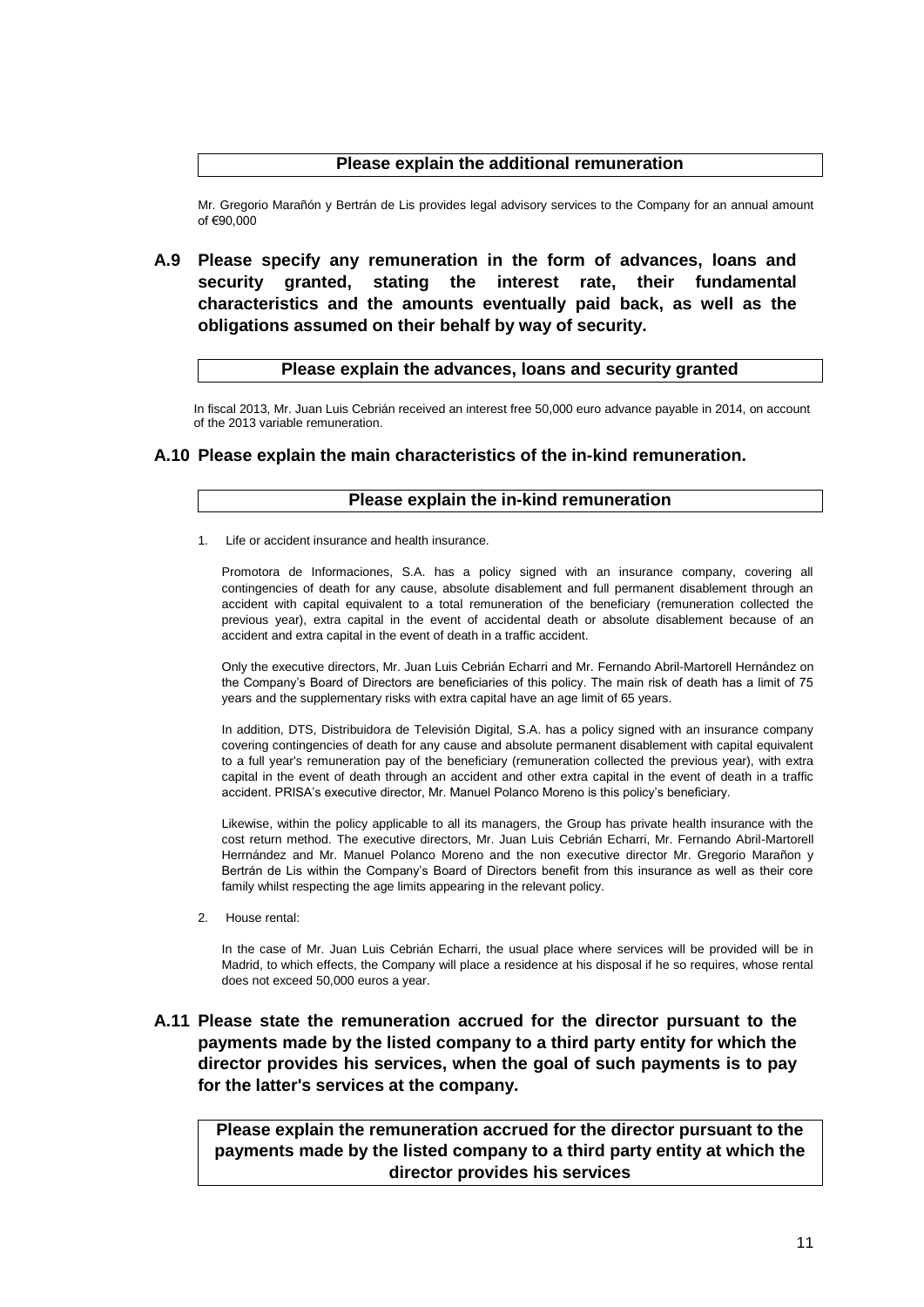Does not apply

**A.12 Any other remuneration component other than the above, regardless of its nature or the identity of the group that pays it, especially when it is considered a related transaction or its issue distorts the true picture of the total remuneration earned by the director.** 

#### **Please explain the other remuneration concepts**

Does not apply

**A.13 Please explain the steps taken by the company in relation to the remuneration system to reduce its exposure to excessive risks and adjust it to the company's long-term interests, goals and values. This must include, where applicable, references to: the measures envisaged to ensure that the remuneration policy takes into account the company's long-term results, measures that provide an appropriate balance between the fixed and variable components of remuneration, measures taken in relation to those categories of staff whose professional activities have a material impact on the entity's risk profile, recovery clauses or formulae to enable it to clgoal the return of the results-based variable elements of remuneration when such components have been paid on the basis of information whose inaccuracy has been subsequently clearly proven, and measures put in place to avoid conflicts of interest, where applicable.** 

#### **Please explain the actions taken to reduce risks**

A variable remuneration system is defined annually in attention to formal procedures for determining the amounts to be paid to Executive Directors. The goals are previously set in writing and on the basis of results matched to the risk, audited and approved by the Board.

All variable remunerations have fixed maximum payment amounts.

Quantitative goals have been set linked to independent measurement goals with a weight of between 80% and 60%: (i) the Basic Cash Flow, with a minimum achievement of 80% of the goal, to which would correspond a payment of 50% of the target amount and a maximum level of achievement with a 120% of the goal to which would correspond a payment of 140% of the target amount; (ii) transformation income, with a scale of achievement with a minimum achievement of 80% of the goal, to which would correspond a payment of 50% of the target amount, and a maximum level of fulfilment of 120% of the goal, which would correspond to a payment of 150% of the target amount. The intermediate points for both indicators will be calculated by interpolation and (iii) a qualitative assessment with a with a weight of between 40% and 20% linked to the assessment of personal performance which the Board of Directors makes at the proposal of the Appointment and Remuneration Committee.

This qualitative assessment would allow the assessors to negatively evaluate the performance when it is considered that the executive director has taken on excessive risks and assess the level of achievement of strategic plans, budgets, refinancing, and in particular the planned milestones and debt reduction

The executive director, Mr. Manuel Polanco Moreno has a model based on the same principles as the executive directors, Mr. Juan Luis Cebrián Echarri and Mr. Fernando Abril-Martorell Hernández. The difference is that one part is linked to the Group's results and the other to those of the business unit of which he is President.

There are no additional formulas, apart from those defined, such as specific clauses for recouping or for claiming the variable components of the remuneration based on inaccurate measurement of results.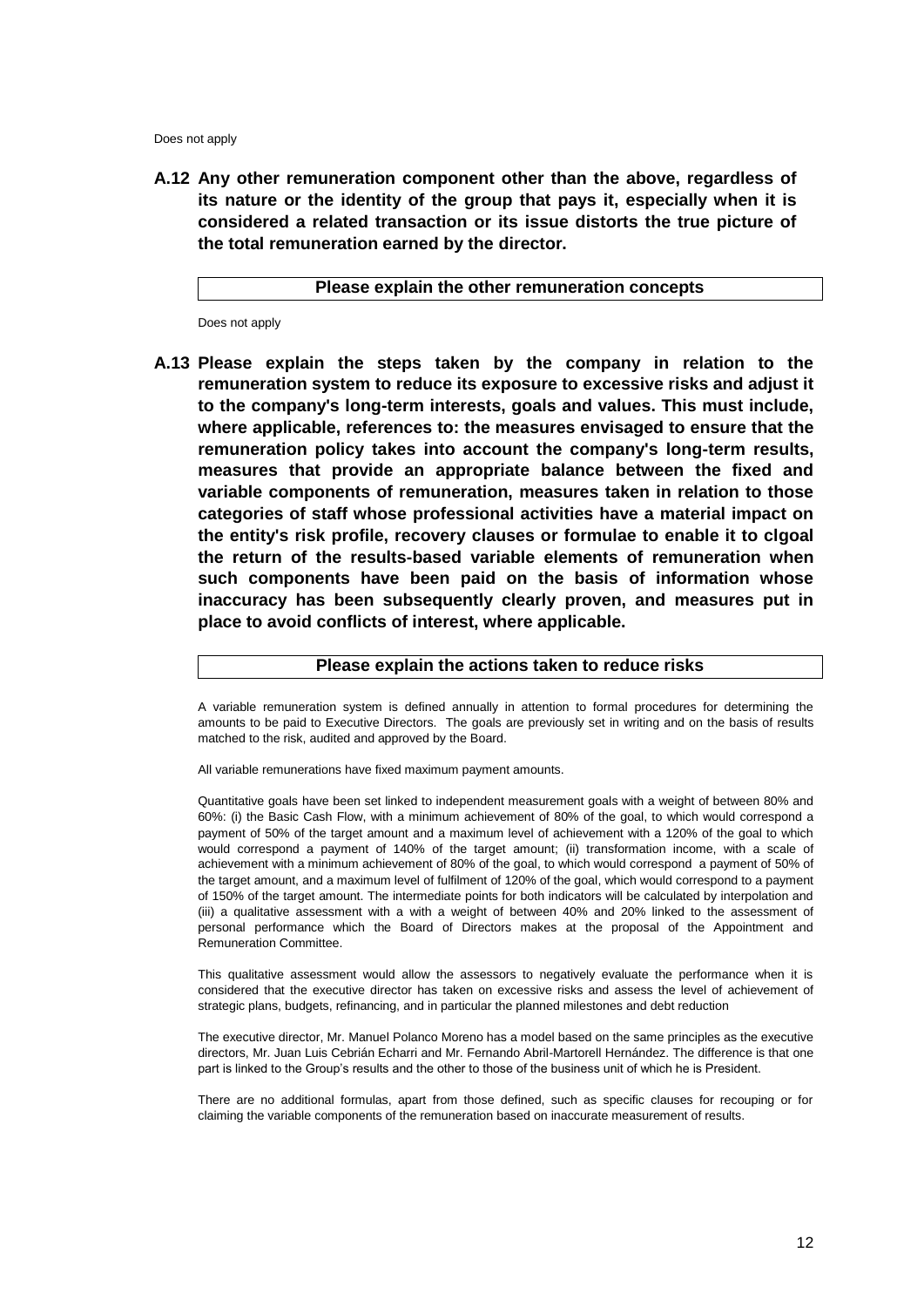## **B REMUNERATION POLICY ENVISAGED FOR FUTURE YEARS**

**B.1 Please provide a general forecast of the remuneration policy for future years that describes such policy in relation to: fixed components and allowances and variable components, the relationship between remuneration and results, welfare systems, terms of the executive directors' contracts, and the most significant changes to the remuneration policy envisaged with respect to previous years.** 

#### **General forecast of the remuneration policy**

At the proposal of the Appointments and Remuneration Committee, the Board of Directors approved the 2014 remuneration policy. The provision for the remuneration policy for subsequent fiscal years is to adapt the current directors' remuneration policy to the strategic targets defined by the Board of Directors, to the best market practices and to the legislation in force at all times.

Moreover, attempts will be made to improve compensation systems linked to annual and multiannual performance with special emphasis on the long term value return for the shareholder.

Another point deemed highly relevant to be taken into account in future adjustments to be made to the Group's remuneration policy is to continue improving and to seek the balance deemed adequate at all times between short and long term variable remuneration. Criteria for determining this mix will be both external (market practice) and internal (internal equity). Adjustments to the Group's variable remuneration models will seek to avoid their payment in the event of bad performances, and its maxim is to avoid "paying for failure".

Fixed remuneration will be worked on together with the foregoing items. Such must be sufficiently competitive to avoid excessive risk taking. To this effect, the criteria for determining fixed remuneration will also take internal and external criteria into account.

It is intended to continue improving the clarity of information furnished to shareholders with the purpose of making the Company's compensation practices more understandable.

## **B.2 Please explain the decision-making process for the configuration of the remuneration policy planned for future years and, where applicable, the role played by the remuneration committee.**

## **Please explain the decision-making process for the configuration of the remuneration policy**

Until the Company's internal regulation is amended (Company Bylaws and Board of Directors Regulation), the decision making process with respect to future remuneration policies will be identical to that explained in section A.2 of this report, with the sole exception that the Company will turn to outside advisory services only when it deems fit.

### **B.3 Please explain the incentives created by the company in the remuneration system to reduce its exposure to excessive risks and adjust it to the company's long-term interests, goals and values.**

#### **Please explain the incentives created to reduce risks**

PRISA's Shareholders' Meeting held on 22 June 2013 authorised a new long term incentives plan to be implemented by the Board of Directors under the eleventh point of its agenda for the PRISA Group's management team, consisting of providing cash and Company shares, in the terms as approved by the said Meeting, that would be applicable during fiscal 2013 to 2015 (the" 2013-2015 LTIP") which replaced the third cycle (2013-2015) of the LTIP approved in 2011.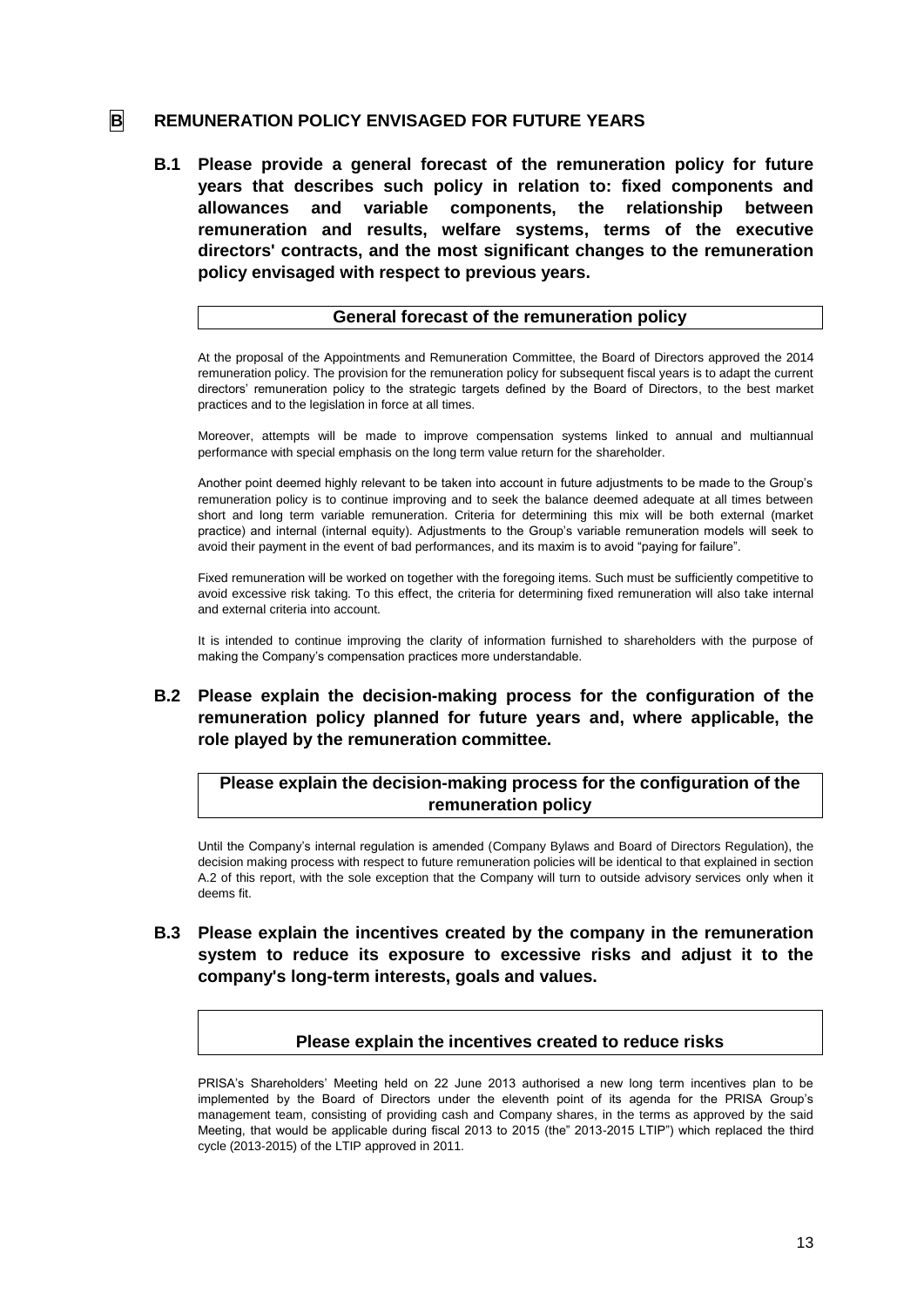The Board of Directors did not make use of the authorisation to set in motion the" 2013-2015 LTIP" and, therefore, the Meeting's agreement became ineffective and, at the proposal of the Appointments and Remuneration Committee, will set before the next Ordinary Meeting of Shareholders to be held in 2014, the adoption of a new Long Term Incentive Plan.

Finally, the Board of Directors approved Mr. Cebrián's multi-annual variable remuneration targets subject to his remaining as Executive President until 1 January 2016 (see sections A.4 and A.13 above).

## **C GENERAL SUMMARY OF HOW THE REMUNERATION POLICY WAS APPLIED DURING THE YEAR JUST ENDED**

**C.1 Please provide a summary of the main characteristics of the structure and remuneration components of the remuneration policy applied during the year just ended, which gives rise to the breakdown of the individual remuneration earned by each of the directors shown in section D of this report, as well as a summary of the decisions taken by the Board for the application of such components.** 

### **Please explain the remuneration components and structure of the remuneration policy applied during the year**

The remuneration policy actually applied during fiscal 2013 responds to that approved and provided for that fiscal year by the Board of Directors, at the proposal of the Appointments and Remuneration Committee which was submitted to a vote, consultative in nature, under the thirteenth point of the agenda of the Ordinary Meeting of Shareholders held on 22 June 2013.

A summary of the items which made up the directors' remuneration package in fiscal 2013 is given hereafter:

#### Non-executive directors

Non-executive directors earned a fixed annual remuneration, for participating on the Board of Directors and, depending on the case, remuneration for participating on the different Board Committees (Delegated Commission, Auditing Committee, Appointments and Remuneration Committee and Corporate Governance Committee). They also received allowances for attending meetings of the Board and its Committees.

Likewise, Mr. Gregorio Marañón Bertrán de Lis received 22,166.67 euros fixed assignment for his participation on the Board of Directors and Committees of Prisa Televisión S.A.U and Ms. Arianna Huffington received 48,968 euros fixed assignment for her participation on the Board of Directors of Diario El Pais S.L.

Executive Directors

i. Remuneration earned by the President of the Board of Directors and the Delegated Commission, Mr. Juan Luis Cebrián Echarri.

Mr. Cebrián earned a fixed annual remuneration in cash and a variable annual remuneration payable in cash and through shares.

ii. Remuneration earned by the Managing Director, Mr. Fernando Abril-Martotell Hernández:

Mr. Abril-Martorell Hernández earned a fixed annual remuneration in cash, a variable annual remuneration depending on targets, payable in cash and through Company shares.

iii. Remuneration earned by the Vice-President of PRISA and President of DTS, Distribuidora de Televisión Digital, Mr. Manuel Polanco Moreno:

Mr. Polanco earned a fixed annual remuneration in cash and, in addition, a variable annual remuneration depending on targets, payable in cash. Furthermore, in connection with the variable multiannual remuneration, see section A.10 of this report.

Annual variable remuneration earned in 2013 and payable in 2014 has quantitative targets, weighting 80% and qualitative targets weighting 20%. The quantitative targets refer to the Consolidated Group and, where appropriate, to the business unit where the system's beneficiary performs his functions. The reference metrics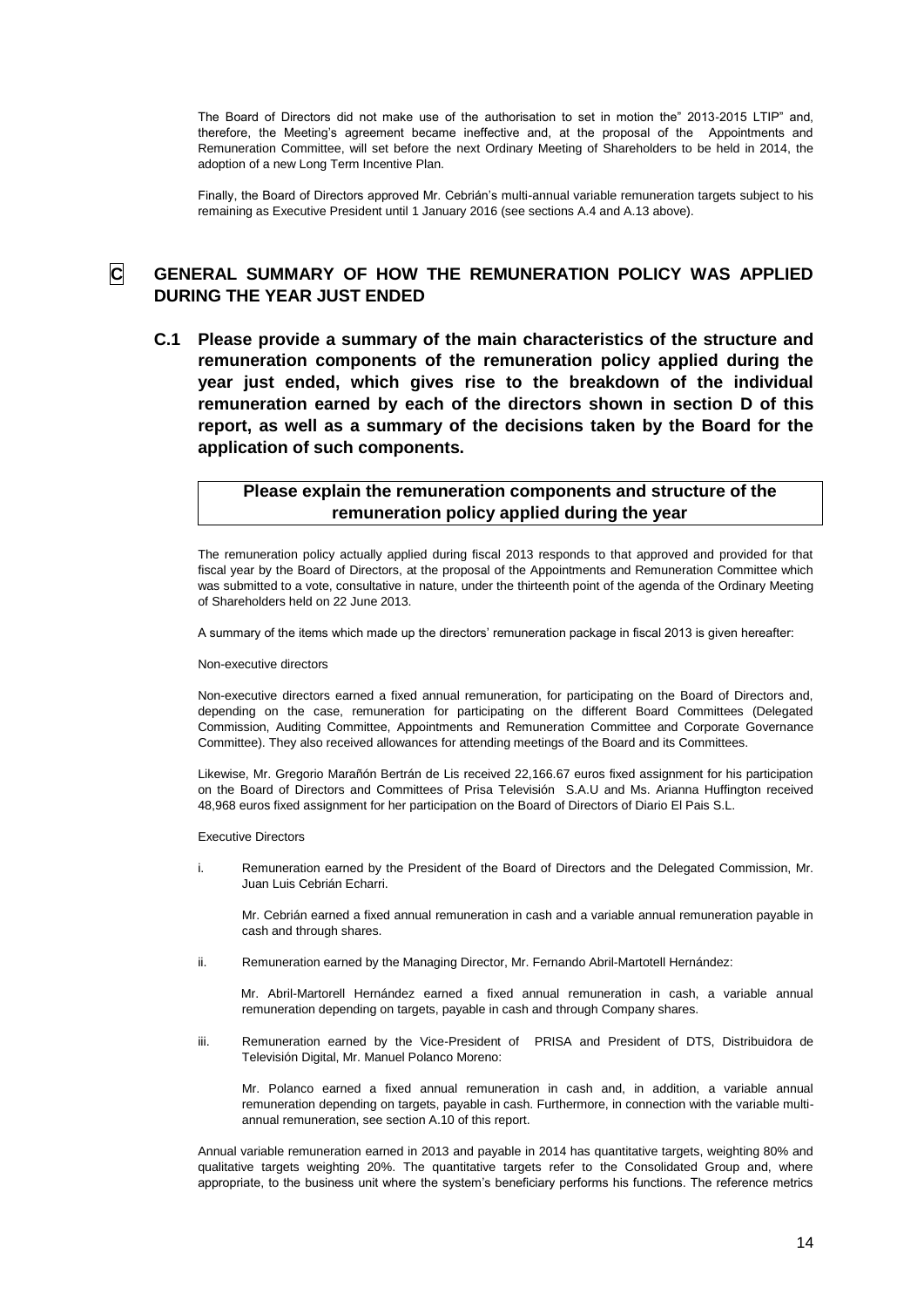for determining the quantitative targets are different depending on whether the beneficiary provides his services in the Corporative Centre or in a Business Unit, although they are interrelated.

The amount of annual bonus is directly linked with a fulfilment scale linking the degree of target achievement with the percentage of incentive applicable to the minimum variable bonus amount established at the beginning. Separate metric scales were established and a minimum of fulfilment is required in each of the metrics for integrating the annual bonus.

As far as determining the 2013 bonus is concerned, this system of separate metrics was used with a maximum of five indicators or quantitative targets, to each of which a scale of target achieving is applied. The added weighting of the said indicators is 80% for achieving 100% of the targets set. In addition, there is a qualitative target with a 20% weighting, which is determined by the Board of Directors at the proposal of the Appointments and Remuneration Committee.

The annual bonus is paid in arrears and, therefore, the bonus earned in fiscal 2013 by executive directors, according to the aforementioned rules, determined by the Board of Directors at the proposal of the Appointments and Remuneration Committee will be paid as follows:

i. The Executive President, Mr. Juan Luis Cebrián Echarri's bonus, will be partially paid in cash (in fiscal 2014) and partially in PRISA shares (which will be delivered in January 2016).

The remuneration earned by Mr. Juan Luis Cebrián Echarri for achieving the Company's goals was 31.58%: 0% for achieving basic Cash Flow, 11.58% for transformation income and 20% in connection with qualitative assessment.

The target in cash comes to 1,200,000 and 1,800,000 variable remuneration in shares. The added achievement amount for both items resulting from applying the goals approved by the Board came to 947,359 euros. The resulting variable remuneration in shares is 568,415 euros (the amount of the variable remuneration in shares will be paid net of taxes). The difference up to 947,359 euros would have been for the variable remuneration in cash, 378,944 euros. However, Mr Juan Luis Cebrián's new contract establishes that the Variable Remuneration in cash earned in fiscal 2013 will be at least 600,000 euros should the target achievement determined be lower.

ii. The Managing Director, Mr. Fernando Abril-Martorell Hernández will collect part of his bonus in cash in 2014 and part in PRISA shares.

The remuneration earned by Mr. Fernando Abril-Martorell Hernández for achieving Company targets came to 31.58%, 0% for basic Cash Flow Achieving, 11.58% for transformation income and 20% in relation to qualitative assessment.

The target in cash comes to 850,000 and 2,125,000 variable remuneration in shares. The added achievement amount for both items resulting from applying the goals approved by the Board came to 939,465 euros. The resulting variable remuneration in shares is 671,046 euros. The difference up to the 939,465 euros would be for the variable remuneration in cash, 268,418 euros.

iii. The Vice-president, Mr. Manuel Polanco Moreno's bonus will be paid in full in cash in 2014.

The remuneration earned by Mr .Manuel Polanco Moreno for achieving the 2013 targets depending on the level of aggregate achievement of the goals of PRISA and DTS came to 26.17%: 2.89% for achieving the Group's targets, 3.27% for achieving the DTS targets and 20% for the qualitative assessment.

The target comes to 27,000 euros and the aggregate achievement amount is 71,957 euros.

In addition, Mr. Manuel Polanco Moreno was a beneficiary of the first 2011-2013 cycle. This first cycle, covering the 2011-2013 period, is paid by delivering shares depending on the target fulfilment during fiscal 2011 and remunerates, in addition, his remaining in the Group for a period of three years. This first LTIP cycle (2011-2013) will be paid in fiscal 2014. The target amount for Mr. Manuel Polanco Moreno was 379,262 euros and his level of achievement was 304,358 euros. The number of theoretical shares earned comes to 356,892. The amount in shares will be adjusted depending on the payment on account they involve. In any event, a lower amount of shares will be delivered.

The delivery of shares to executive directors in part payment of variable remuneration, was covered in the agreement adopted by the General Meeting of Shareholders held on 27 November 2010, which authorised a remuneration system consisting of providing Company shares and/or share options for the PRISA Group's Directors and managers during fiscal 2010, 2011, 2012 and 2013.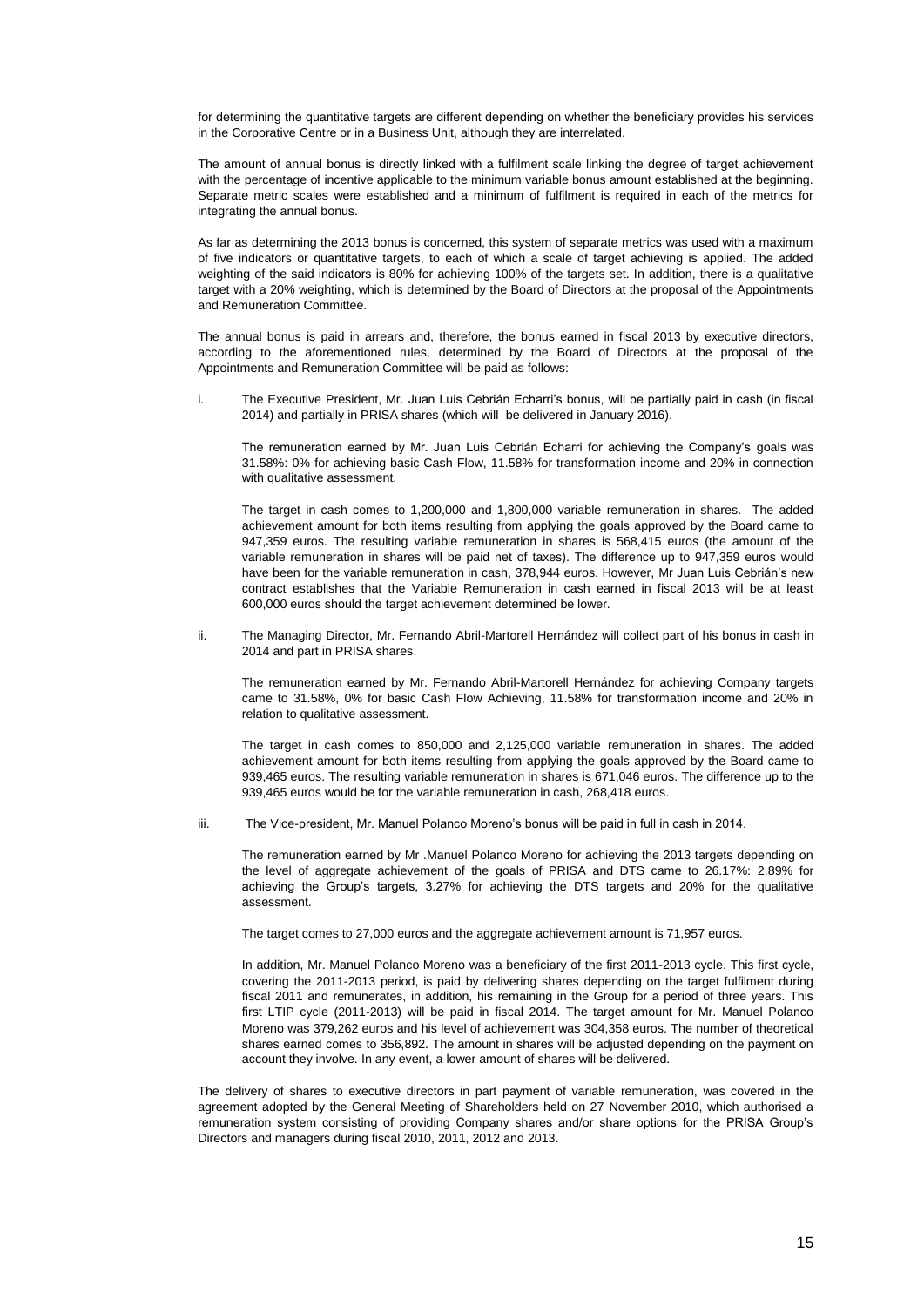# **D BREAKDOWN OF THE INDIVIDUAL REMUNERATION ACCRUED FOR EACH OF THE DIRECTORS**

| Name                                                   | <b>Type</b>                            | <b>Period Accrued</b>         |  |  |
|--------------------------------------------------------|----------------------------------------|-------------------------------|--|--|
| <b>EMMANUEL ROMAN</b>                                  | Independent                            | From 01/01/2013 to 31/12/2013 |  |  |
| <b>HARRY SLOAN</b>                                     | Independent                            | From 01/01/2013 to 18/12/2013 |  |  |
| <b>ERNESTO</b><br>ZEDILLO<br><b>PONCE</b><br><b>DE</b> | Independent                            | From 01/01/2013 to 31/12/2013 |  |  |
| LEÓN                                                   |                                        |                               |  |  |
| <b>JUAN LUIS CEBRIAN ECHARRI</b>                       | Executive                              | From 01/01/2013 to 31/12/2013 |  |  |
| MANUEL POLANCO MORENO                                  | Executive                              | From 01/01/2013 to 31/12/2013 |  |  |
| FERNANDO<br>ABRIL-MARTORELL                            | Executive                              | From 01/01/2013 to 31/12/2013 |  |  |
| <b>HERNÁNDEZ</b>                                       |                                        |                               |  |  |
| <b>JUAN ARENA DE LA MORA</b>                           | Independent                            | From 01/01/2013 to 31/12/2013 |  |  |
| NICOLAS BERGGRUEN                                      | Representing Significant Shareholdings | From 01/01/2013 to 31/12/2013 |  |  |
| MATÍAS-CORTÉS DOMÍNGUEZ                                | Other External                         | From 01/01/2013 to 16/04/2013 |  |  |
| <b>MARTIN FRANKLIN</b>                                 | Representing Significant Shareholdings | From 01/01/2013 to 18/12/2013 |  |  |
| <b>ARIANNA HUFFINGTON</b>                              | Independent                            | From 01/01/2013 to 31/12/2013 |  |  |
| JOSÉ LUIS LEAL MALDONADO                               | Independent                            | From 01/01/2013 to 31/12/2013 |  |  |
| <b>GREGORIO</b><br>MARAÑON<br><b>BERTRAN</b>           | Independent                            | From 01/01/2013 to 31/12/2013 |  |  |
| DE LIS                                                 |                                        |                               |  |  |
| <b>ALAIN MINC</b>                                      | Independent                            | From 01/01/2013 to 31/12/2013 |  |  |
| <b>AGNES NOGUERA BOREL</b>                             | Representing Significant Shareholdings | From 01/01/2013 to 31/12/2013 |  |  |
| BORJA JESÚS PEREZ ARAUNA                               | Representing Significant Shareholdings | From 01/01/2013 to 31/12/2013 |  |  |
| CLAUDIO BOADA PALLERÉS                                 | Independent                            | From 18/12/2013 to 31/12/2013 |  |  |

- **D.1 Please fill in the following tables with regard to the individual remuneration of each of the directors (including the remuneration for carrying out executive duties) accrued during the year.** 
	- **a) Remuneration accrued at the company to which this report relates:**

| Name                                                           | <b>Salary</b> | Fixed<br>remuneration | <b>Expenses</b> | Short-term<br>variable<br>remuneration | <b>Remuneration for</b><br>Long-term variable<br>belonging to Board<br>Compensation<br>remuneration<br>committees |    | Other<br>components | Total<br>2013 |       |
|----------------------------------------------------------------|---------------|-----------------------|-----------------|----------------------------------------|-------------------------------------------------------------------------------------------------------------------|----|---------------------|---------------|-------|
| <b>HARRY SLOAN</b>                                             | O             | 43                    | 10              |                                        |                                                                                                                   |    |                     | $\Omega$      | 53    |
| <b>ALAIN MINC</b>                                              | 0             | 45                    | 45              |                                        |                                                                                                                   | 84 |                     |               | 174   |
| <b>JUAN ARENA DE</b><br><b>LA MORA</b>                         | $\Omega$      | 75                    | 60              |                                        |                                                                                                                   | 19 |                     |               | 154   |
| <b>EMMANUEL</b><br><b>ROMAN</b>                                | C             | 45                    | 42              |                                        |                                                                                                                   | 10 |                     |               | 97    |
| <b>ERNESTO ZEDILLO</b>                                         | O             | 45                    | 40              |                                        |                                                                                                                   | 19 |                     |               | 104   |
| <b>GREGORIO</b><br><b>MARAÑON</b><br><b>BERTRAN DE LIS</b>     |               | 67                    | 68              |                                        |                                                                                                                   | 94 |                     |               | 230   |
| <b>AGNES NOGUERA</b><br><b>BOREL</b>                           | O             | 45                    | 53              |                                        | n                                                                                                                 | 19 |                     | $\Omega$      | 117   |
| <b>MATÍAS CORTÉS</b><br><b>DOMÍNGUEZ</b>                       | ი             | 15                    | ∩               |                                        |                                                                                                                   |    |                     | ∩             | 15    |
| <b>NICOLAS</b><br><b>BERGGRUEN</b>                             | U             | 45                    | 18              |                                        |                                                                                                                   |    |                     | O             | 63    |
| <b>MANUEL POLANCO</b><br><b>MORENO</b>                         | 191           | 0                     |                 |                                        |                                                                                                                   |    |                     | з             | 194   |
| <b>CLAUDIO BOADA</b><br><b>PALLARÉS</b>                        | $\Omega$      |                       |                 |                                        | n                                                                                                                 |    |                     | ŋ             | 5     |
| <b>FERNANDO ABRIL-</b><br><b>MARTORELL</b><br><b>HERNÁNDEZ</b> | 667           | 0                     |                 | 268                                    |                                                                                                                   |    |                     | 15            | 950   |
| <b>JOSÉ LUIS LEAL</b><br><b>MALDONADO</b>                      |               | 75                    | 35              |                                        |                                                                                                                   | 10 |                     |               | 120   |
| <b>BORJA JESÚS</b><br><b>PEREZ ARAUNA</b>                      |               | 45                    | 42              |                                        |                                                                                                                   | 10 |                     |               | 97    |
| <b>JUAN LUIS</b><br><b>CEBRIÁN ECHARRI</b>                     | 941           | 0                     | ∩               | 600                                    |                                                                                                                   |    |                     | 32            | 1,573 |
| <b>MARTIN FRANKLIN</b>                                         | $\Omega$      | 43                    | 40              | O                                      | ∩                                                                                                                 | 82 |                     | n             | 165   |
| <b>ARIANNA</b><br><b>HUFFINGTON</b>                            | 0             | 45                    | 10              |                                        |                                                                                                                   | 10 |                     |               | 65    |

**i) Cash remuneration (in thousands of €)**

**ii) Remuneration systems based on shares**

16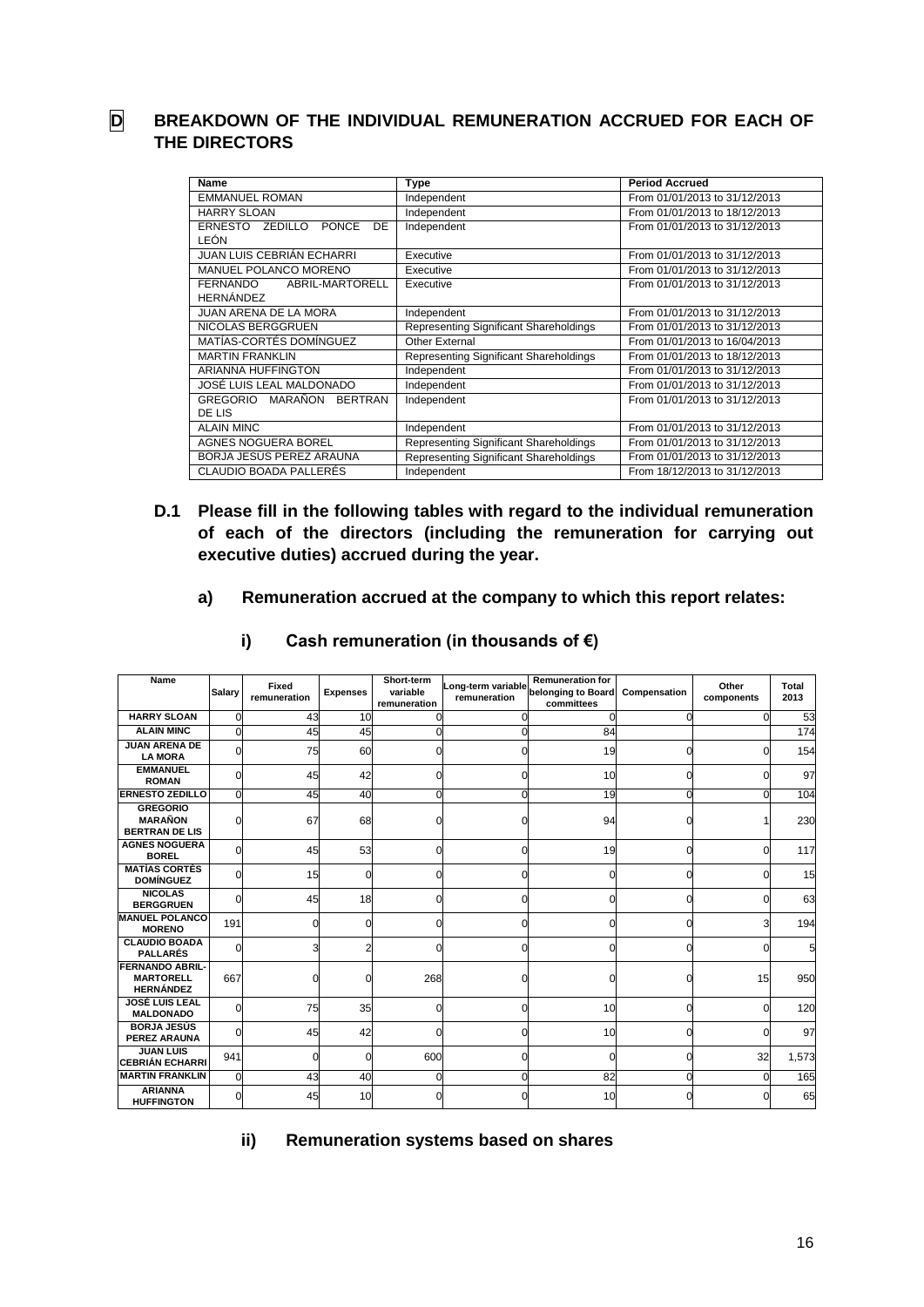| <b>HARRY SLOAN</b><br>Fixed Annual Remuneration (40%) for participating in the Board |                                 |                           |                                  |                                           |                              |                                |                                                |                           |                                 |                              |                                 |
|--------------------------------------------------------------------------------------|---------------------------------|---------------------------|----------------------------------|-------------------------------------------|------------------------------|--------------------------------|------------------------------------------------|---------------------------|---------------------------------|------------------------------|---------------------------------|
|                                                                                      |                                 |                           |                                  | Ownership of Options beginning of 2013 FY |                              |                                |                                                |                           | Assigned Options during 2013 FY |                              |                                 |
| Implement.<br>date                                                                   | Nº Options                      | <b>Shares</b><br>Affected | Exercise<br>Price (€)            |                                           | <b>Deadline for Exercise</b> |                                | Nº Options                                     | <b>Shares</b><br>Affected |                                 | Exercise<br>Price<br>(€)     | Deadline for<br><b>Exercise</b> |
| 27/11/2010                                                                           | $\Omega$                        | 0                         | 0.00                             |                                           | $\mathbf 0$                  |                                | 0                                              | 0                         |                                 | 0.00                         | $\mathbf 0$                     |
| <b>Conditions: 0</b>                                                                 |                                 |                           |                                  |                                           |                              |                                |                                                |                           |                                 |                              |                                 |
|                                                                                      | Shares delivered in the 2013 FY |                           |                                  | Options Exercised in the 2013 FY          |                              |                                | <b>Options</b><br>sold and<br>not<br>exercised |                           |                                 | Operations at end of 2013 FY |                                 |
| Nº of Shares                                                                         | Price                           | Amount                    | <b>Exercis</b><br>e Price<br>(€) | N <sup>a</sup><br><b>Options</b>          | <b>Shares</b><br>Affected    | <b>Gross</b><br>Profit<br>(M€) | Nº Options                                     | N°<br>Optio<br>ns         | <b>Shares</b><br>Affected       | Exerc<br>ise<br>Price<br>(€) | Deadline for<br>Exercise        |
| 96.807                                                                               | 0.00                            | 29                        | 0.00                             | 0                                         | $\mathbf 0$                  | 0                              | 0                                              | 0                         | $\Omega$                        | 0.00                         | $\Omega$                        |
| Other requirements to exercise: 0                                                    |                                 |                           |                                  |                                           |                              |                                |                                                |                           |                                 |                              |                                 |

|                      |                                 |                           |                                  | Ownership of Options beginning of 2013 FY |                              |                                | Assigned Options during 2013 FY                |                           |                           |                              |                                 |
|----------------------|---------------------------------|---------------------------|----------------------------------|-------------------------------------------|------------------------------|--------------------------------|------------------------------------------------|---------------------------|---------------------------|------------------------------|---------------------------------|
| Implement.<br>Date   | Nº Options                      | <b>Shares</b><br>Affected | Exercise<br>Price $(E)$          |                                           | <b>Deadline for Exercise</b> |                                | Nº Options                                     | <b>Shares</b><br>Affected |                           | Exercise<br>Price<br>(€)     | Deadline for<br><b>Exercise</b> |
| 27/11/2010           | $\mathbf 0$                     | 0                         | 0.00                             |                                           | $\mathbf 0$                  |                                | 0                                              | 0                         |                           | 0.00                         | $\mathbf{0}$                    |
| <b>Conditions: 0</b> |                                 |                           |                                  |                                           |                              |                                |                                                |                           |                           |                              |                                 |
|                      | Shares delivered in the 2013 FY |                           |                                  | Options Exercised in the 2013 FY          |                              |                                | <b>Options</b><br>sold and<br>not<br>exercised |                           |                           | Operations at end of 2013 FY |                                 |
| Nº of Shares         | Price                           | Amount                    | <b>Exercis</b><br>e Price<br>(€) | N <sup>a</sup><br><b>Options</b>          | <b>Shares</b><br>Affected    | <b>Gross</b><br>Profit<br>(M€) | Nº Options                                     | N°<br>Optio<br>ns         | <b>Shares</b><br>Affected | Exerc<br>ise<br>Price<br>(€) | Deadline for<br><b>Exercise</b> |
| 99.230               | 0.00                            | 30                        | 0.00                             | 0                                         | $\mathbf 0$                  | $\Omega$                       | 0                                              | 0                         | 0                         | 0.00                         | $\mathbf 0$                     |

| <b>EMMANUEL ROMAN</b>                                                                                  |                                 |                           |                                           |                              |                                  |                                      |                                                |                                  |                           |                                       |                                 |
|--------------------------------------------------------------------------------------------------------|---------------------------------|---------------------------|-------------------------------------------|------------------------------|----------------------------------|--------------------------------------|------------------------------------------------|----------------------------------|---------------------------|---------------------------------------|---------------------------------|
| Fixed Annual Remuneration (40%) for participating in the Board                                         |                                 |                           |                                           |                              |                                  |                                      |                                                |                                  |                           |                                       |                                 |
|                                                                                                        |                                 |                           | Ownership of Options beginning of 2013 FY |                              |                                  |                                      |                                                |                                  |                           | Assigned Options during 2013 FY       |                                 |
| Implement.<br>date                                                                                     | Nº Options                      | <b>Shares</b><br>Affected | Exercise<br>Price $(E)$                   | <b>Deadline for Exercise</b> |                                  |                                      | Nº Options                                     | <b>Shares</b><br><b>Affected</b> |                           | <b>Exercise</b><br>Price<br>(€)       | <b>Deadline for</b><br>Exercise |
| 27/11/2010                                                                                             | $\Omega$                        | $\Omega$                  | 0.00                                      |                              | $\Omega$                         |                                      | $\Omega$                                       | $\Omega$<br>0.00                 |                           |                                       | $\Omega$                        |
| <b>Conditions: 0</b>                                                                                   |                                 |                           |                                           |                              |                                  |                                      |                                                |                                  |                           |                                       |                                 |
|                                                                                                        | Shares delivered in the 2013 FY |                           |                                           |                              | Options Exercised in the 2013 FY |                                      | <b>Options</b><br>sold and<br>not<br>exercised |                                  |                           | Operations at end of 2013 FY          |                                 |
| Nº of Shares                                                                                           | Price                           | Amount                    | <b>Exercis</b><br>e Price<br>(€)          | Na<br><b>Options</b>         | <b>Shares</b><br>Affected        | <b>Gross</b><br>Profit<br>$(M \in )$ | Nº Options                                     | N <sup>o</sup><br>Optio<br>ns    | <b>Shares</b><br>Affected | Exerc<br>ise<br>Price<br>$(\epsilon)$ | <b>Deadline for</b><br>Exercise |
| 99.230                                                                                                 | 0.00                            | 30                        | 0.00                                      | $\Omega$                     | $\Omega$                         | $\Omega$                             | $\Omega$                                       | $\Omega$                         | $\Omega$                  | 0.00                                  | $\Omega$                        |
| Other requirements to exercise: 0                                                                      |                                 |                           |                                           |                              |                                  |                                      |                                                |                                  |                           |                                       |                                 |
| <b>ERNESTO ZEDILLO PONCE DE LEÓN</b><br>Fixed Annual Remuneration (40%) for participating in the Board |                                 |                           |                                           |                              |                                  |                                      |                                                |                                  |                           |                                       |                                 |
|                                                                                                        |                                 |                           | Ownership of Options beginning of 2013 FY |                              |                                  |                                      |                                                |                                  |                           | Assigned Options during 2013 FY       |                                 |
| Implement.<br>date                                                                                     | Nº Options                      | <b>Shares</b><br>Affected | Exercise<br>Price $(\epsilon)$            |                              | <b>Deadline for Exercise</b>     |                                      | Nº Options                                     | <b>Shares</b><br>Affected        |                           | Exercise<br>Price<br>(€)              | <b>Deadline for</b><br>Exercise |
| 27/11/2010                                                                                             | $\mathbf 0$                     | 0                         | 0.00                                      |                              | $\Omega$                         |                                      | $\Omega$                                       | $\Omega$                         |                           | 0.00                                  | 0                               |
| Conditions: 0                                                                                          | Shares delivered in the 2013 FY |                           |                                           |                              | Options Exercised in the 2013 FY |                                      | <b>Options</b><br>sold and<br>not<br>exercised |                                  |                           | Operations at end of 2013 FY          |                                 |
| Nº of Shares                                                                                           | Pr*ice                          | Amount                    | <b>Exercis</b><br>e Price<br>(€)          | Na<br><b>Options</b>         | <b>Shares</b><br>Affected        | <b>Gross</b><br>Profit<br>$(M \in )$ | Nº Options                                     | <b>N°</b><br>Optio<br>ns         | <b>Shares</b><br>Affected | Exerc<br>ise<br>Price<br>(€)          | <b>Deadline for</b><br>Exercise |
| 99.230                                                                                                 | 0.00                            | 30                        | 0.00                                      | 0                            | $\Omega$                         | $\Omega$                             | 0                                              | $\Omega$                         | $\Omega$                  | 0.00                                  | 0                               |
| Other requirements to exercise: 0                                                                      |                                 |                           |                                           |                              |                                  |                                      |                                                |                                  |                           |                                       |                                 |

|                                                                | <b>GREGORIO MARAÑON BERTRAN DE LIS</b>                                       |                           |                         |                              |            |                           |                          |                                 |  |  |  |  |  |
|----------------------------------------------------------------|------------------------------------------------------------------------------|---------------------------|-------------------------|------------------------------|------------|---------------------------|--------------------------|---------------------------------|--|--|--|--|--|
| Fixed Annual Remuneration (40%) for participating in the Board |                                                                              |                           |                         |                              |            |                           |                          |                                 |  |  |  |  |  |
|                                                                | Ownership of Options beginning of 2013 FY<br>Assigned Options during 2013 FY |                           |                         |                              |            |                           |                          |                                 |  |  |  |  |  |
| Implement.<br>date                                             | Nº Options                                                                   | <b>Shares</b><br>Affected | Exercise<br>Price $(E)$ | <b>Deadline for Exercise</b> | Nº Options | <b>Shares</b><br>Affected | Exercise<br>Price<br>(€) | Deadline for<br><b>Exercise</b> |  |  |  |  |  |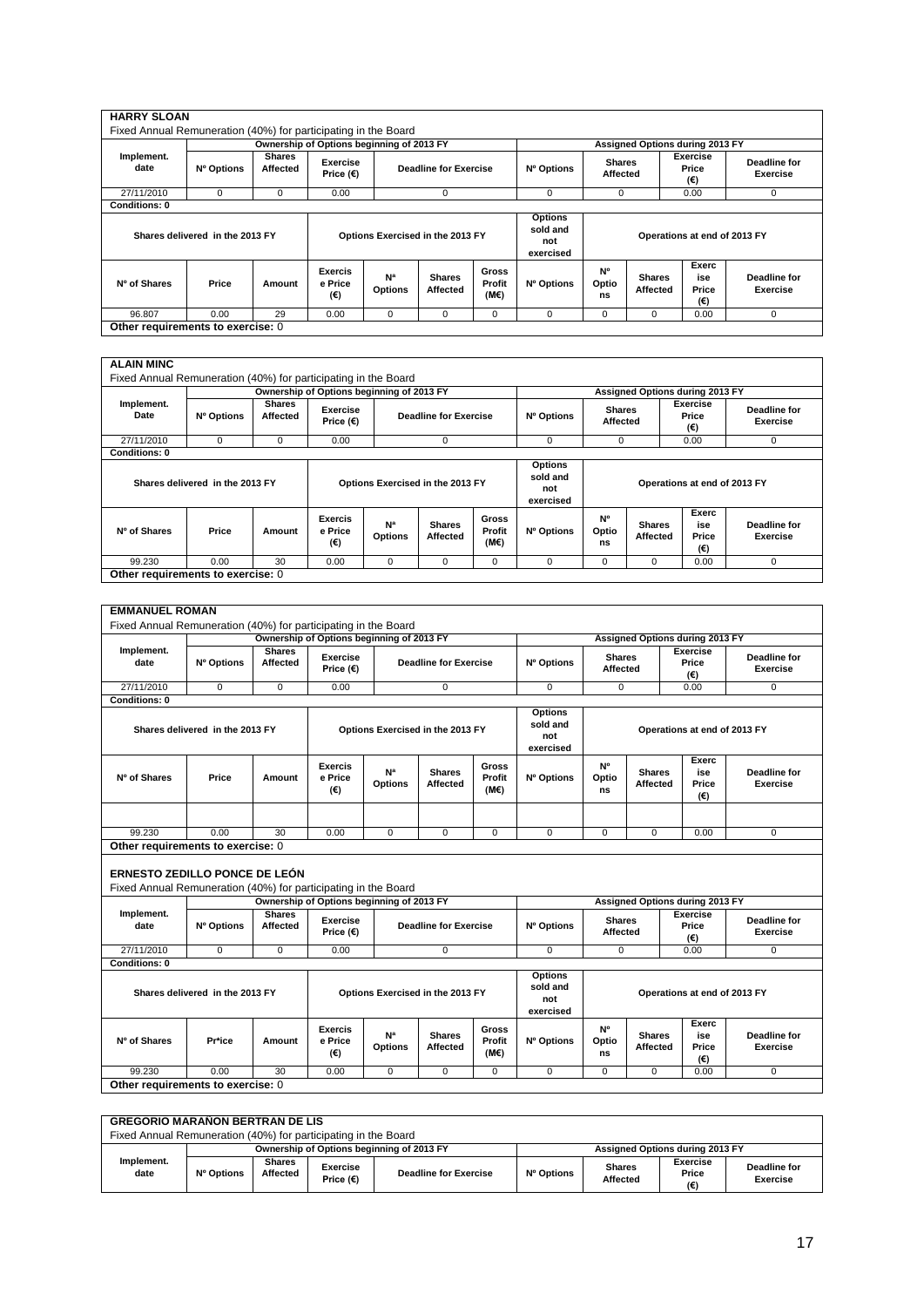| 27/11/2010                        |                                 |        | 0.00                             |                                  |                           |                                |                                                |                   |                           | 0.00                         |                                 |
|-----------------------------------|---------------------------------|--------|----------------------------------|----------------------------------|---------------------------|--------------------------------|------------------------------------------------|-------------------|---------------------------|------------------------------|---------------------------------|
| <b>Conditions: 0</b>              |                                 |        |                                  |                                  |                           |                                |                                                |                   |                           |                              |                                 |
|                                   | Shares delivered in the 2013 FY |        |                                  | Options Exercised in the 2013 FY |                           |                                | <b>Options</b><br>sold and<br>not<br>exercised |                   |                           | Operations at end of 2013 FY |                                 |
| Nº of Shares                      | Price                           | Amount | <b>Exercis</b><br>e Price<br>(€) | N <sup>a</sup><br><b>Options</b> | <b>Shares</b><br>Affected | <b>Gross</b><br>Profit<br>(M€) | Nº Options                                     | N°<br>Optio<br>ns | <b>Shares</b><br>Affected | Exerc<br>ise<br>Price<br>(€) | Deadline for<br><b>Exercise</b> |
| 87.177                            | 0.00                            | 30     | 0.00                             | 0                                | $\Omega$                  |                                |                                                | $\Omega$          | 0                         | 0.00                         |                                 |
| Other requirements to exercise: 0 |                                 |        |                                  |                                  |                           |                                |                                                |                   |                           |                              |                                 |

#### **AGNES NOGUERA BOREL**

| Fixed Annual Remuneration (40%) for participating in the Board |                                 |                           |                                  |                                           |                              |                                                |                              |                           |                           |                                 |                          |
|----------------------------------------------------------------|---------------------------------|---------------------------|----------------------------------|-------------------------------------------|------------------------------|------------------------------------------------|------------------------------|---------------------------|---------------------------|---------------------------------|--------------------------|
|                                                                |                                 |                           |                                  | Ownership of Options beginning of 2013 FY |                              |                                                |                              |                           |                           | Assigned Options during 2013 FY |                          |
| Implement.<br>date                                             | Nº Options                      | <b>Shares</b><br>Affected | Exercise<br>Price $(\epsilon)$   |                                           | <b>Deadline for Exercise</b> |                                                | Nº Options                   | <b>Shares</b><br>Affected |                           | Exercise<br>Price<br>(€)        | Deadline for<br>Exercise |
| 27/11/2010                                                     | 0                               | 0                         | $\mathbf 0$<br>0.00              |                                           |                              | $\Omega$                                       | 0                            |                           | 0.00                      | 0                               |                          |
| <b>Conditions: 0</b>                                           |                                 |                           |                                  |                                           |                              |                                                |                              |                           |                           |                                 |                          |
|                                                                | Shares delivered in the 2013 FY |                           | Options Exercised in the 2013 FY |                                           |                              | <b>Options</b><br>sold and<br>not<br>exercised | Operations at end of 2013 FY |                           |                           |                                 |                          |
| Nº of Shares                                                   | Price                           | Amount                    | <b>Exercis</b><br>e Price<br>(€) | N <sup>a</sup><br><b>Options</b>          | <b>Shares</b><br>Affected    | Gross<br>Profit<br>(M€)                        | Nº Options                   | N°<br>Optio<br>ns         | <b>Shares</b><br>Affected | Exerc<br>ise<br>Price<br>(€)    | Deadline for<br>Exercise |
| 87.177                                                         | 0.00                            | 30                        | 0.00                             | 0                                         | $\mathbf 0$                  | 0                                              | $\Omega$                     | 0                         | 0                         | 0.00                            | 0                        |
| Other requirements to exercise: 0                              |                                 |                           |                                  |                                           |                              |                                                |                              |                           |                           |                                 |                          |

| <b>MATÍAS CORTÉS DOMÍNGUEZ</b>                                 |                                 |                           |                                           |                                  |                              |                                |                                                |                              |                                 |                                 |                                 |
|----------------------------------------------------------------|---------------------------------|---------------------------|-------------------------------------------|----------------------------------|------------------------------|--------------------------------|------------------------------------------------|------------------------------|---------------------------------|---------------------------------|---------------------------------|
| Fixed Annual Remuneration (40%) for participating in the Board |                                 |                           |                                           |                                  |                              |                                |                                                |                              |                                 |                                 |                                 |
|                                                                |                                 |                           | Ownership of Options beginning of 2013 FY |                                  |                              |                                |                                                |                              | Assigned Options during 2013 FY |                                 |                                 |
| Implement.<br>date                                             | Nº Options                      | <b>Shares</b><br>Affected | Exercise<br>Price $(E)$                   |                                  | <b>Deadline for Exercise</b> |                                | Nº Options                                     | <b>Shares</b><br>Affected    |                                 | <b>Exercise</b><br>Price<br>(€) | Deadline for<br><b>Exercise</b> |
| 27/11/2010                                                     | 0                               | 0                         | 0.00                                      |                                  | $\Omega$                     |                                | $\Omega$                                       | 0                            |                                 | 0.00                            | 0                               |
| <b>Conditions: 0</b>                                           |                                 |                           |                                           |                                  |                              |                                |                                                |                              |                                 |                                 |                                 |
|                                                                | Shares delivered in the 2013 FY |                           | Options Exercised in the 2013 FY          |                                  |                              |                                | <b>Options</b><br>sold and<br>not<br>exercised | Operations at end of 2013 FY |                                 |                                 |                                 |
| Nº of Shares                                                   | Price                           | Amount                    | <b>Exercis</b><br>e Price<br>(€)          | N <sup>a</sup><br><b>Options</b> | <b>Shares</b><br>Affected    | <b>Gross</b><br>Profit<br>(M€) | Nº Options                                     | N°<br>Optio<br>ns            | <b>Shares</b><br>Affected       | Exerc<br>ise<br>Price<br>(€)    | Deadline for<br>Exercise        |
| 27.408                                                         | 0.00                            | 8                         | 0.00                                      | 0                                | 0                            | 0                              | $\Omega$                                       | 0                            | 0                               | 0.00                            | 0                               |
| Other requirements to exercise: 0                              |                                 |                           |                                           |                                  |                              |                                |                                                |                              |                                 |                                 |                                 |

|                      |                                 |                           |                                  | Ownership of Options beginning of 2013 FY |                              |                                | Assigned Options during 2013 FY                |                           |                           |                              |                                 |
|----------------------|---------------------------------|---------------------------|----------------------------------|-------------------------------------------|------------------------------|--------------------------------|------------------------------------------------|---------------------------|---------------------------|------------------------------|---------------------------------|
| Implement.<br>date   | Nº Options                      | <b>Shares</b><br>Affected | <b>Exercise</b><br>Price $(E)$   |                                           | <b>Deadline for Exercise</b> |                                |                                                | <b>Shares</b><br>Affected |                           | Exercise<br>Price<br>(€)     | Deadline for<br><b>Exercise</b> |
| 27/11/2010           | $\Omega$                        | $\Omega$                  | 0.00                             |                                           | $\Omega$                     |                                | 0                                              | 0                         |                           | 0.00                         | $\mathbf{0}$                    |
| <b>Conditions: 0</b> |                                 |                           |                                  |                                           |                              |                                |                                                |                           |                           |                              |                                 |
|                      | Shares delivered in the 2013 FY |                           |                                  | Options Exercised in the 2013 FY          |                              |                                | <b>Options</b><br>sold and<br>not<br>exercised |                           |                           | Operations at end of 2013 FY |                                 |
| Nº of Shares         | Price                           | Amount                    | <b>Exercis</b><br>e Price<br>(€) | N <sup>a</sup><br><b>Options</b>          | <b>Shares</b><br>Affected    | <b>Gross</b><br>Profit<br>(ME) | Nº Options                                     | N°<br>Optio<br>ns         | <b>Shares</b><br>Affected | Exerc<br>ise<br>Price<br>(€) | Deadline for<br>Exercise        |
|                      |                                 |                           |                                  |                                           |                              |                                |                                                |                           |                           |                              |                                 |

| FERNANDO ABRIL-MARTORELL HERNÁNDEZ     |                                           |                           |                                  |                                                                                |            |                           |                                 |                          |  |  |  |  |
|----------------------------------------|-------------------------------------------|---------------------------|----------------------------------|--------------------------------------------------------------------------------|------------|---------------------------|---------------------------------|--------------------------|--|--|--|--|
| Variable Annual Remuneration in shares |                                           |                           |                                  |                                                                                |            |                           |                                 |                          |  |  |  |  |
|                                        | Ownership of Options beginning of 2013 FY |                           |                                  |                                                                                |            |                           | Assigned Options during 2013 FY |                          |  |  |  |  |
| Implement.<br>date                     | Nº Options                                | <b>Shares</b><br>Affected | Exercise<br>Price $(\epsilon)$   | <b>Deadline for Exercise</b>                                                   | Nº Options | <b>Shares</b><br>Affected | Exercise<br>Price<br>(€)        | Deadline for<br>Exercise |  |  |  |  |
| 25/03/2011                             |                                           |                           | 0.00                             |                                                                                |            |                           | 0.00                            |                          |  |  |  |  |
| <b>Conditions: 0</b>                   |                                           |                           |                                  |                                                                                |            |                           |                                 |                          |  |  |  |  |
| Shares delivered in the 2013 FY        |                                           |                           | Options Exercised in the 2013 FY | <b>Options</b><br>sold and<br>Operations at end of 2013 FY<br>not<br>exercised |            |                           |                                 |                          |  |  |  |  |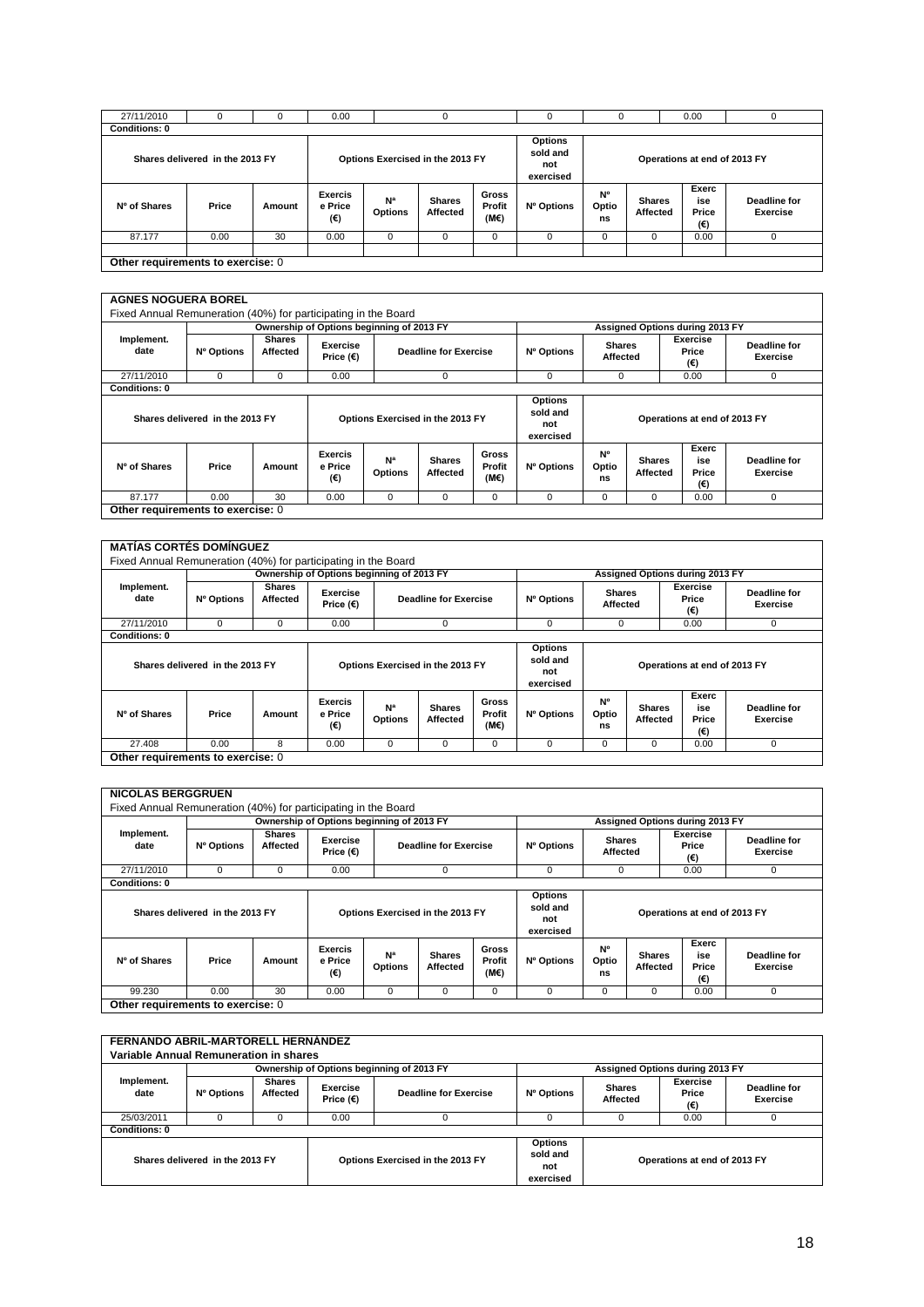| Nº of Shares                      | Price | Amount | <b>Exercis</b><br>e Price<br>(€) | Na<br><b>Options</b> | <b>Shares</b><br>Affected | Gross<br>Profit<br>$(M \in )$ | Nº Options | N°<br>Optio<br>ns | <b>Shares</b><br>Affected | Exerc<br>ise<br>Price<br>(€) | Deadline for<br><b>Exercise</b> |
|-----------------------------------|-------|--------|----------------------------------|----------------------|---------------------------|-------------------------------|------------|-------------------|---------------------------|------------------------------|---------------------------------|
| 1.041.250                         | 0,35  | 67     | 0.00                             |                      |                           |                               |            |                   |                           | 0.00                         |                                 |
| Other requirements to exercise: 0 |       |        |                                  |                      |                           |                               |            |                   |                           |                              |                                 |

|                    |                                 |                           |                                  | Ownership of Options beginning of 2013 FY |                                  |                         | Assigned Options during 2013 FY                |                           |                           |                              |                                 |
|--------------------|---------------------------------|---------------------------|----------------------------------|-------------------------------------------|----------------------------------|-------------------------|------------------------------------------------|---------------------------|---------------------------|------------------------------|---------------------------------|
| Implement.<br>date | Nº Options                      | <b>Shares</b><br>Affected | Exercise<br>Price $(\epsilon)$   |                                           | <b>Deadline for Exercise</b>     |                         |                                                | <b>Shares</b><br>Affected |                           | Exercise<br>Price<br>(€)     | Deadline for<br><b>Exercise</b> |
| 27/11/2010         | 0                               | $\Omega$                  | 0.00                             |                                           | 0                                |                         | 0                                              | 0                         |                           | 0.00                         | 0                               |
| Conditions: 0      |                                 |                           |                                  |                                           |                                  |                         |                                                |                           |                           |                              |                                 |
|                    | Shares delivered in the 2013 FY |                           |                                  |                                           | Options Exercised in the 2013 FY |                         | <b>Options</b><br>sold and<br>not<br>exercised |                           |                           | Operations at end of 2013 FY |                                 |
| Nº of Shares       | Price                           | Amount                    | <b>Exercis</b><br>e Price<br>(€) | N <sup>a</sup><br><b>Options</b>          | <b>Shares</b><br>Affected        | Gross<br>Profit<br>(M€) | Nº Options                                     | <b>N°</b><br>Optio<br>ns  | <b>Shares</b><br>Affected | Exerc<br>ise<br>Price<br>(€) | Deadline for<br>Exercise        |
| 87.177             | 0.00                            | 30                        | 0.00                             | $\Omega$                                  | $\Omega$                         | $\Omega$                | $\Omega$                                       | $\Omega$                  | $\Omega$                  | 0.00                         | $\Omega$                        |

**JUAN LUIS CEBRIÁN ECHARRI Variable Annual Remuneration in shares Implement. date Ownership of Options beginning of 2013 FY Assigned Options during 2013 FY Nº Options Shares Exercise**<br>Price (€) **Price (Figure )** Deadline for Exercise **Nº Options Shares Affected Exercise Price (€) Deadline for Exercise** 15/10/2010 0 0 0.00 0.00 0 0.00 0 0.00 0 0.00 0 0.00 0 0.00 0 0.00 0 0 **Conditions: 0 Shares delivered i\*n the 2013 FY Options Exercised in the 2013 FY Options sold and not exercised Operations at end of 2013 FY Nº of Shares Price Amount Exercis e Price (€) Nª Options Shares Affected Gross Profit (M€) Nº Options Nº Optio ns Shares Affected Exerc ise Price (€) Deadline for Exercise** 1.621.265 | 0,35 | 569 | 0.00 | 0 | 0 | 0 | 0 | 0 | 0 | 0 | 0.00 | 0 **Other requirements to exercise:** 0

|                                   | Fixed Annual Remuneration (40%) for participating in the Board |                           | Ownership of Options beginning of 2013 FY |                                  |                           |                         | Assigned Options during 2013 FY                |                           |                           |                                 |                          |  |
|-----------------------------------|----------------------------------------------------------------|---------------------------|-------------------------------------------|----------------------------------|---------------------------|-------------------------|------------------------------------------------|---------------------------|---------------------------|---------------------------------|--------------------------|--|
| Implement.<br>Date                | Nº Options                                                     | <b>Shares</b><br>Affected | <b>Exercise</b><br>Price $(E)$            | <b>Deadline for Exercise</b>     |                           |                         | Nº Options                                     | <b>Shares</b><br>Affected |                           | <b>Exercise</b><br>Price<br>(€) | Deadline for<br>Exercise |  |
| 27/11/2010                        | 0                                                              | $\mathbf 0$               | 0.00                                      |                                  | $\Omega$                  |                         | 0                                              | 0                         |                           | 0.00                            | 0                        |  |
| <b>Conditions: 0</b>              |                                                                |                           |                                           |                                  |                           |                         |                                                |                           |                           |                                 |                          |  |
|                                   | Shares delivered in the 2013 FY                                |                           | Options Exercised in the 2013 FY          |                                  |                           |                         | <b>Options</b><br>sold and<br>not<br>exercised |                           |                           | Operations at end of 2013 FY    |                          |  |
| Nº of Shares                      | Price                                                          | Amount                    | <b>Exercis</b><br>e Price<br>(€)          | N <sup>a</sup><br><b>Options</b> | <b>Shares</b><br>Affected | Gross<br>Profit<br>(M€) | Nº Options                                     | <b>N°</b><br>Optio<br>ns  | <b>Shares</b><br>Affected | Exerc<br>ise<br>Price<br>(€)    | Deadline for<br>Exercise |  |
| 96,807                            | 0.00                                                           | 29                        | 0.00                                      | 0                                | $\Omega$                  | 0                       | 0                                              | 0                         | 0                         | 0.00                            | 0                        |  |
| Other requirements to exercise: 0 |                                                                |                           |                                           |                                  |                           |                         |                                                |                           |                           |                                 |                          |  |

|                      |                                 |                           | Ownership of Options beginning of 2013 FY |                                  |                              |                                | Assigned Options during 2013 FY                |                           |                           |                              |                                 |
|----------------------|---------------------------------|---------------------------|-------------------------------------------|----------------------------------|------------------------------|--------------------------------|------------------------------------------------|---------------------------|---------------------------|------------------------------|---------------------------------|
| Implement.<br>date   | Nº Options                      | <b>Shares</b><br>Affected | Exercise<br>Price $(E)$                   |                                  | <b>Deadline for Exercise</b> |                                |                                                | <b>Shares</b><br>Affected |                           | Exercise<br>Price<br>(€)     | Deadline for<br><b>Exercise</b> |
| 27/11/2010           | $\Omega$                        | $\Omega$                  | 0.00                                      |                                  | $\Omega$                     |                                | $\Omega$                                       | $\Omega$                  |                           | 0.00                         | $\mathbf 0$                     |
| <b>Conditions: 0</b> |                                 |                           |                                           |                                  |                              |                                |                                                |                           |                           |                              |                                 |
|                      | Shares delivered in the 2013 FY |                           |                                           | Options Exercised in the 2013 FY |                              |                                | <b>Options</b><br>sold and<br>not<br>exercised |                           |                           | Operations at end of 2013 FY |                                 |
| Nº of Shares         | Price                           | Amount                    | <b>Exercis</b><br>e Price<br>(€)          | N <sup>a</sup><br><b>Options</b> | <b>Shares</b><br>Affected    | <b>Gross</b><br>Profit<br>(M€) | Nº Options                                     | N°<br>Optio<br>ns         | <b>Shares</b><br>Affected | Exerc<br>ise<br>Price<br>(€) | Deadline for<br>Exercise        |
| 99.230               | 0.00                            | 30                        | 0.00                                      | 0                                | 0                            | 0                              | $\Omega$                                       | 0                         | 0                         | 0.00                         | 0                               |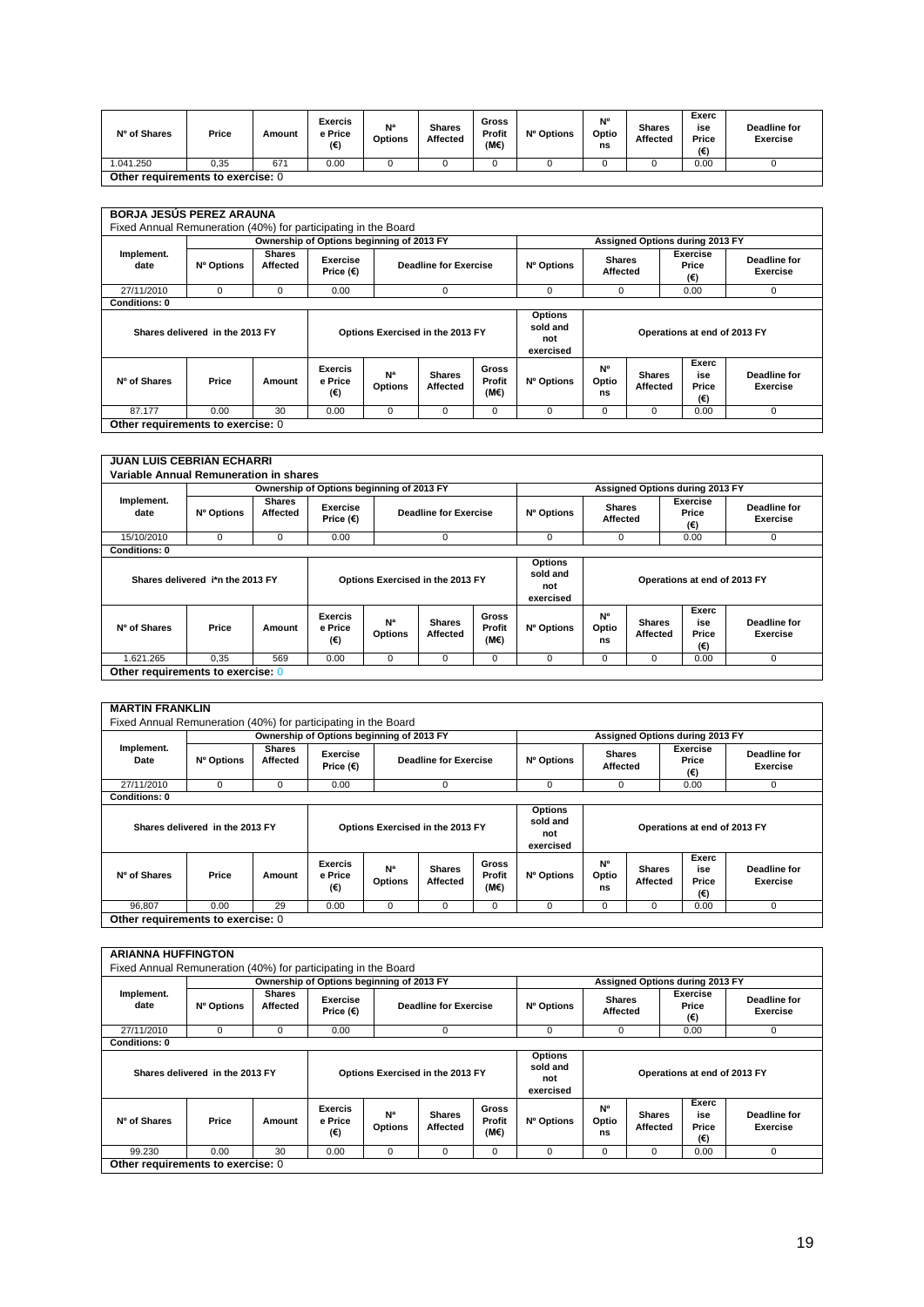# **iii) Long-term savings systems**

## **iv) Other benefits (in thousands of €)**

| <b>GREGORIO MARAÑÓN Y BERTRÁN DE LIS</b> |                                                     |                           |  |  |  |  |  |  |
|------------------------------------------|-----------------------------------------------------|---------------------------|--|--|--|--|--|--|
|                                          | Remuneration in the form of advances, loans granted |                           |  |  |  |  |  |  |
| <b>Transaction</b>                       | <b>Essential characteristics of the</b>             | <b>Amounts eventually</b> |  |  |  |  |  |  |
| interest rate                            | transaction                                         | returned                  |  |  |  |  |  |  |
| 0.00 None                                | None                                                |                           |  |  |  |  |  |  |
| Life assurance premiums                  | Security given by the company                       |                           |  |  |  |  |  |  |
|                                          | in favour of the                                    |                           |  |  |  |  |  |  |
|                                          | directors                                           |                           |  |  |  |  |  |  |
| <b>Year 2013</b>                         | Year 2013                                           |                           |  |  |  |  |  |  |
|                                          | None                                                |                           |  |  |  |  |  |  |

|                                                     | <b>MANUEL POLANCO MORENO</b>            |                           |  |  |  |  |  |  |  |
|-----------------------------------------------------|-----------------------------------------|---------------------------|--|--|--|--|--|--|--|
| Remuneration in the form of advances, loans granted |                                         |                           |  |  |  |  |  |  |  |
| <b>Transaction</b>                                  | <b>Essential characteristics of the</b> | <b>Amounts eventually</b> |  |  |  |  |  |  |  |
| interest rate                                       | transaction                             | returned                  |  |  |  |  |  |  |  |
|                                                     | 0.00 None                               | None                      |  |  |  |  |  |  |  |
| Life assurance premiums                             | Security given by the company           |                           |  |  |  |  |  |  |  |
|                                                     | in favour of the                        |                           |  |  |  |  |  |  |  |
|                                                     | directors                               |                           |  |  |  |  |  |  |  |
| <b>Year 2013</b>                                    | Year 2013                               |                           |  |  |  |  |  |  |  |
| 3                                                   | None                                    |                           |  |  |  |  |  |  |  |

|                         | FERNANDO ABRIL -MARTORELL HERNANDEZ                 |                            |
|-------------------------|-----------------------------------------------------|----------------------------|
|                         | Remuneration in the form of advances, loans granted |                            |
| <b>Transaction</b>      |                                                     |                            |
|                         | <b>Essential characteristics of the</b>             | Amounts eventually         |
| interest rate           | transaction                                         | returned                   |
|                         | 0.00 None                                           | None                       |
| Life assurance premiums | Security given by the company                       |                            |
|                         | in favour of the                                    |                            |
|                         | directors                                           |                            |
| <b>Year 2013</b>        | Year 2013                                           |                            |
| 15                      | None                                                |                            |
|                         | <b>JUAN LUIS CEBRIAN ECHARRI</b>                    |                            |
|                         | Remuneration in the form of advances, loans granted |                            |
| <b>Transaction</b>      | <b>Essential characteristics of the</b>             | Amounts eventually         |
| interest rate           | transaction                                         | returned                   |
| 0,00                    | Advance payment amounting to                        | On account of the variable |
|                         | 50,000 euros. See section A.9 of                    | compensation for 2013      |
|                         | this Report                                         |                            |
| Life assurance premiums | Security given by the company                       |                            |
|                         | in favour of the                                    |                            |
|                         | directors                                           |                            |
| <b>Year 2013</b>        | Year 2013                                           |                            |
| 32                      | None                                                |                            |

| b) | Remuneration accrued by the directors of the company for belonging |
|----|--------------------------------------------------------------------|
|    | to the Boards of other group companies:                            |

# **i) Cash remuneration (in thousands of €)**

| <b>Name</b>                                      | Salary | <b>Fixed</b><br>remuneration | <b>Expenses</b> | Short-term<br>variable<br>remuneration | Long-term<br>variable<br>remuneration | Remuneration<br>for belonging to<br><b>Board</b><br>committees | Compensation | Other<br>components | Total<br>2013 |
|--------------------------------------------------|--------|------------------------------|-----------------|----------------------------------------|---------------------------------------|----------------------------------------------------------------|--------------|---------------------|---------------|
| <b>MANUEL</b><br><b>POLANCO</b><br><b>MORENO</b> | 269    | 0                            | 0               | 72                                     | 101                                   |                                                                |              | 4                   | 446           |
| <b>ARIANNA</b><br><b>HUFFINGTO</b><br>N          | 0      | 49                           | 0               | 0                                      |                                       |                                                                | 0            |                     | 49            |

**ii) Share based remuneration systems**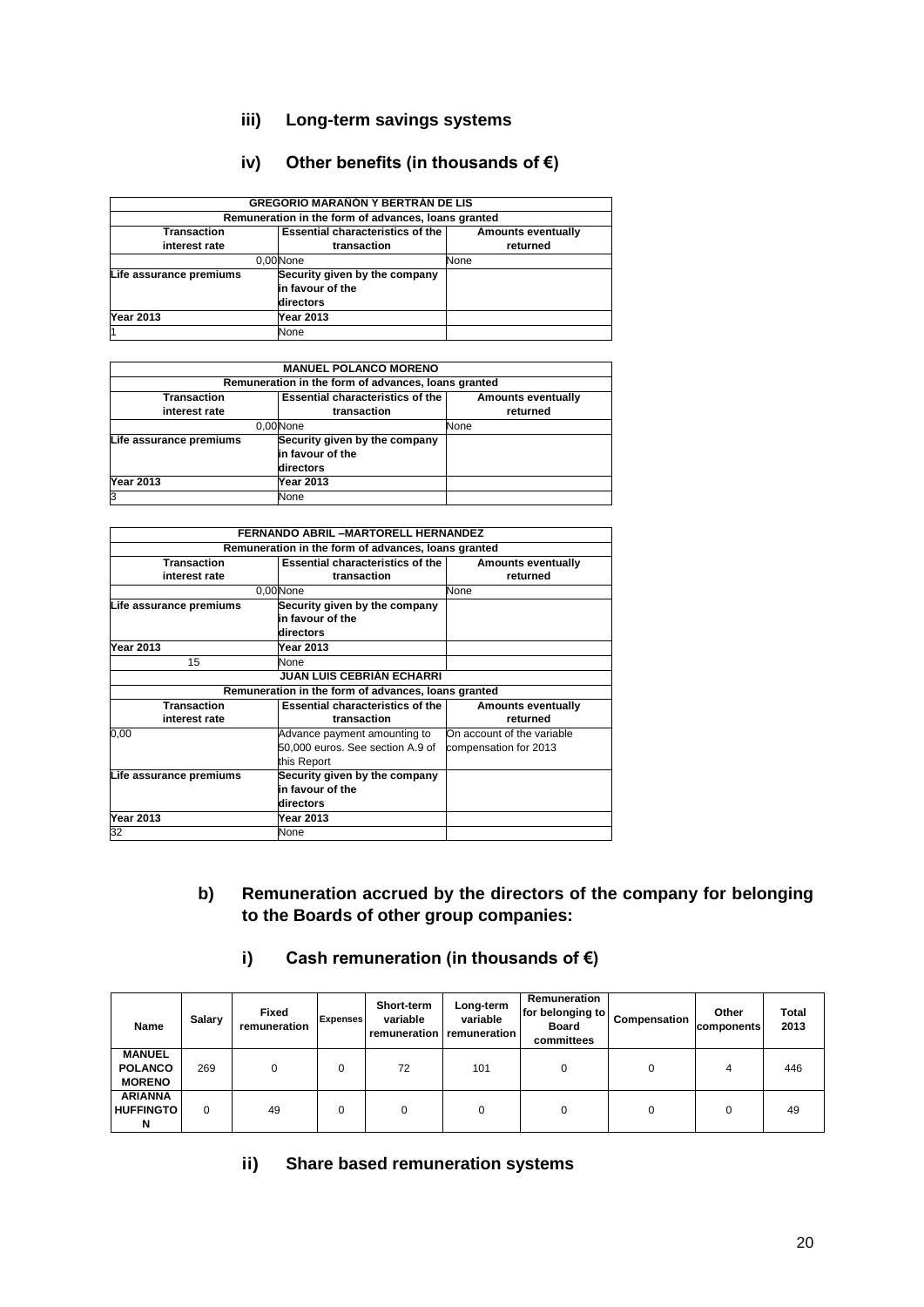### **iii) Long-term savings systems**

## **iv) Other benefits (in thousands of €)**

| <b>MANUEL POLANCO MORENO</b>                        |                                         |                           |  |  |  |  |  |
|-----------------------------------------------------|-----------------------------------------|---------------------------|--|--|--|--|--|
| Remuneration in the form of advances, loans granted |                                         |                           |  |  |  |  |  |
| Transaction                                         | <b>Essential characteristics of the</b> | <b>Amounts eventually</b> |  |  |  |  |  |
| interest rate                                       | transaction                             | returned                  |  |  |  |  |  |
|                                                     | 0.00 None                               | None                      |  |  |  |  |  |
| Life assurance premiums                             | Security given by the company           |                           |  |  |  |  |  |
|                                                     | in favour of the                        |                           |  |  |  |  |  |
|                                                     | directors                               |                           |  |  |  |  |  |
| <b>Year 2013</b>                                    | <b>Year 2013</b>                        |                           |  |  |  |  |  |
|                                                     | None                                    |                           |  |  |  |  |  |

### **c) Remuneration summary (in thousands of €):**

**The summary must include the amounts corresponding to all the remuneration concepts included in this report that have been earned by the director, in thousands of Euros.**

**In the case of long-term Savings Systems, it must include the contributions or endowments made to this type of system:**

|                                        | Remuneration accrued at the Company |             |                      | Remuneration earned at companies in the group |              | <b>Totals</b> |                      |             |              |                               |  |
|----------------------------------------|-------------------------------------|-------------|----------------------|-----------------------------------------------|--------------|---------------|----------------------|-------------|--------------|-------------------------------|--|
|                                        |                                     | Amount      | <b>Gross</b>         |                                               |              | Amount        | <b>Gross</b>         |             |              | <b>Contribution to</b>        |  |
|                                        | <b>Total</b>                        | of the      | profit from          | <b>Total</b>                                  | <b>Total</b> | of the        | profit from          | Total       | <b>Total</b> | the savings<br>systems during |  |
| <b>Name</b>                            | cash                                | shares      | the                  | year 2013                                     | cash         | shares        | the                  | year 2013   | year         | the year                      |  |
|                                        | remuneration                        | granted     | options<br>exercised | company                                       | remuneration | given         | options<br>exercised | group       | 2013         |                               |  |
| <b>HARRY</b>                           | 53                                  | 29          | 0                    | 82                                            | $\mathbf 0$  | $\mathbf 0$   | $\mathbf 0$          | 0           | 82           | $\mathbf 0$                   |  |
| <b>SLOAN</b>                           |                                     |             |                      |                                               |              |               |                      |             |              |                               |  |
| <b>ALAIN MINC</b>                      | 174                                 | 30          | 0                    | 204                                           | $\mathbf 0$  | $\pmb{0}$     | $\mathbf 0$          | 0           | 204          | $\mathbf 0$                   |  |
| <b>JUAN ARENA</b><br><b>DE LA MORA</b> | 154                                 | 0           | 0                    | 154                                           | $\pmb{0}$    | $\pmb{0}$     | $\mathbf 0$          | $\mathbf 0$ | 154          | $\mathbf 0$                   |  |
| <b>EMMANUEL</b>                        |                                     |             |                      |                                               |              |               |                      |             |              |                               |  |
| <b>ROMAN</b>                           | 97                                  | 30          | 0                    | 127                                           | $\mathbf 0$  | $\mathbf 0$   | $\mathbf 0$          | 0           | 127          | $\mathbf 0$                   |  |
| <b>ERNESTO</b>                         |                                     |             |                      |                                               |              |               |                      |             |              |                               |  |
| <b>ZEDILLO</b>                         | 104                                 | 30          | $\mathbf 0$          | 134                                           | $\mathbf 0$  | $\mathbf 0$   | $\mathbf 0$          | $\Omega$    | 134          | $\mathbf 0$                   |  |
| PONCE DE<br><b>LEÓN</b>                |                                     |             |                      |                                               |              |               |                      |             |              |                               |  |
| <b>GREGORIO</b>                        |                                     |             |                      |                                               |              |               |                      |             |              |                               |  |
| <b>MARAÑON</b>                         | 230                                 | 30          | 0                    | 260                                           | $\pmb{0}$    | $\pmb{0}$     | $\mathbf 0$          | 0           | 260          | $\mathbf 0$                   |  |
| <b>BERTRAN DE</b>                      |                                     |             |                      |                                               |              |               |                      |             |              |                               |  |
| <b>LIS</b><br><b>AGNES</b>             |                                     |             |                      |                                               |              |               |                      |             |              |                               |  |
| <b>NOGUERA</b>                         | 117                                 | 30          | 0                    | 147                                           | $\pmb{0}$    | $\pmb{0}$     | $\mathbf 0$          | 0           | 147          | $\mathbf 0$                   |  |
| <b>BOREL</b>                           |                                     |             |                      |                                               |              |               |                      |             |              |                               |  |
| <b>MATÍAS</b>                          |                                     |             |                      |                                               |              |               |                      |             |              |                               |  |
| <b>CORTÉS</b>                          | 15                                  | 8           | 0                    | 23                                            | $\pmb{0}$    | $\pmb{0}$     | $\mathbf 0$          | 0           | 23           | $\mathbf 0$                   |  |
| <b>DOMÍNGUEZ</b><br><b>NICOLAS</b>     |                                     |             |                      |                                               |              |               |                      |             |              |                               |  |
| <b>BERGGRUEN</b>                       | 63                                  | 30          | 0                    | 93                                            | $\mathbf 0$  | 0             | $\mathbf 0$          | 0           | 93           | $\mathbf 0$                   |  |
| <b>MANUEL</b>                          |                                     |             |                      |                                               |              |               |                      |             |              |                               |  |
| <b>POLANCO</b>                         | 194                                 | $\mathbf 0$ | $\mathbf 0$          | 194                                           | 446          | $\mathbf 0$   | $\mathbf 0$          | 446         | 640          | $\mathbf 0$                   |  |
| <b>MORENO</b><br><b>CLAUDIO</b>        |                                     |             |                      |                                               |              |               |                      |             |              |                               |  |
| <b>BOADA</b>                           | 5                                   | $\mathbf 0$ | $\mathbf 0$          | 5                                             | $\mathbf 0$  | $\mathbf 0$   | $\mathbf 0$          | 0           | 5            | $\mathbf 0$                   |  |
| <b>PALLERÉS</b>                        |                                     |             |                      |                                               |              |               |                      |             |              |                               |  |
| <b>FERNANDO</b>                        |                                     |             |                      |                                               |              |               |                      |             |              |                               |  |
| <b>ABRIL-</b>                          | 950                                 | 671         | 0                    | 1.621                                         | $\pmb{0}$    | $\pmb{0}$     | $\mathbf 0$          | 0           | 1.621        | $\mathbf 0$                   |  |
| <b>MARTORELL</b><br><b>HERNÁNDEZ</b>   |                                     |             |                      |                                               |              |               |                      |             |              |                               |  |
| <b>JOSÉ LUIS</b>                       |                                     |             |                      |                                               |              |               |                      |             |              |                               |  |
| <b>LEAL</b>                            | 120                                 | $\mathbf 0$ | $\mathbf 0$          | 120                                           | $\pmb{0}$    | $\mathsf 0$   | $\mathbf 0$          | $\mathbf 0$ | 120          | $\mathbf 0$                   |  |
| <b>MALDONADO</b>                       |                                     |             |                      |                                               |              |               |                      |             |              |                               |  |
| <b>BORJA</b><br>JESÚS                  | 97                                  | 30          | 0                    | 127                                           | $\pmb{0}$    | 0             | $\mathbf 0$          | 0           | 127          | $\mathbf 0$                   |  |
| PÉREZ                                  |                                     |             |                      |                                               |              |               |                      |             |              |                               |  |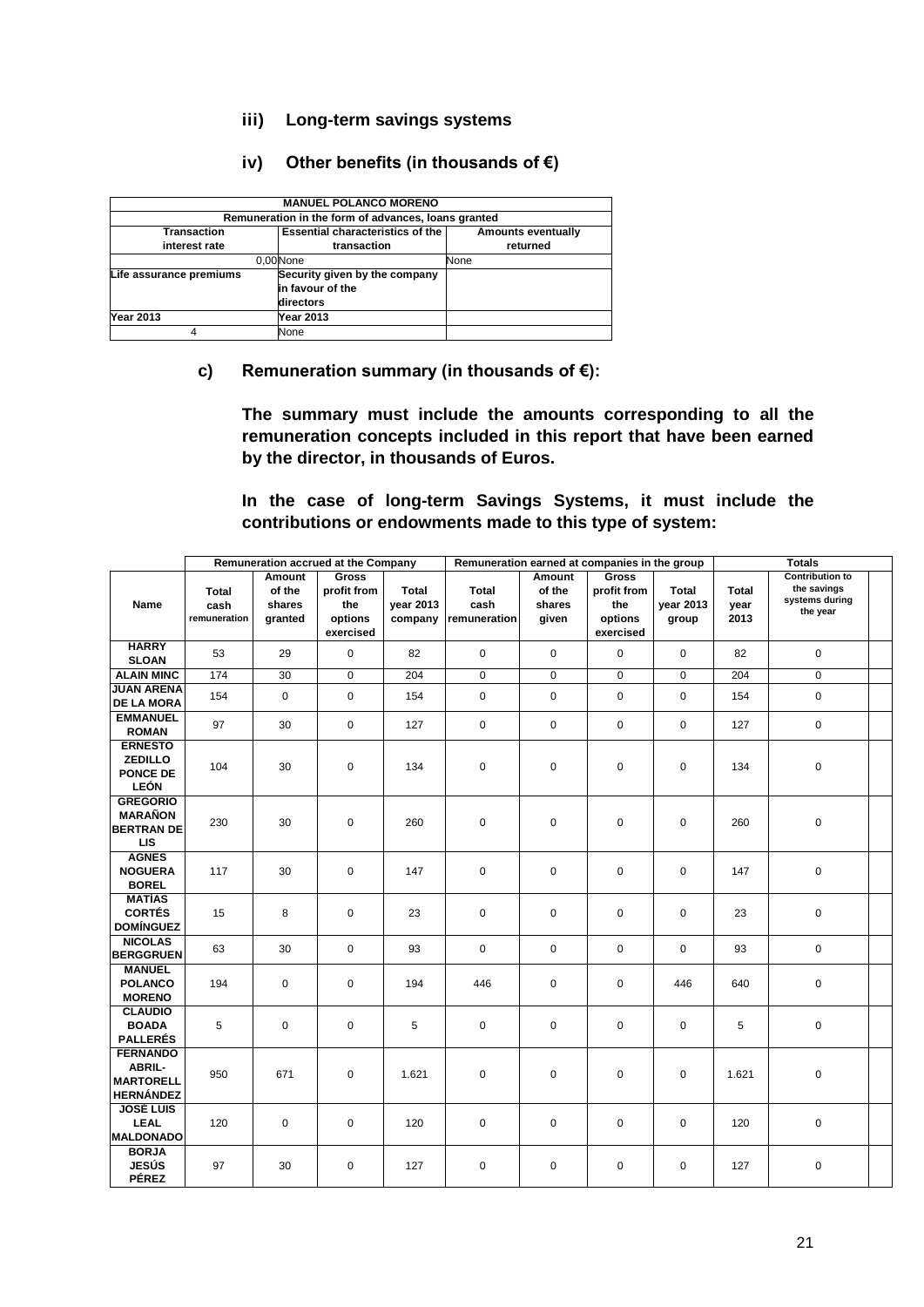| <b>ARAUNA</b>     |       |       |          |       |          |   |     |       |  |
|-------------------|-------|-------|----------|-------|----------|---|-----|-------|--|
| <b>JUAN LUIS</b>  |       |       |          |       |          |   |     |       |  |
| <b>CEBRIAN</b>    | .573  | 569   | $\Omega$ | 2.142 | $\Omega$ | u |     | 2.142 |  |
| <b>ECHARRI</b>    |       |       |          |       |          |   |     |       |  |
| <b>MARTIN</b>     | 165   | 29    |          | 194   | 0        |   |     | 194   |  |
| <b>FRANKLIN</b>   |       |       |          |       |          | ν |     |       |  |
| <b>ARIANNA</b>    | 65    | 30    |          | 95    | 49       |   | 49  | 144   |  |
| <b>HUFFINGTON</b> |       |       |          |       |          | u |     |       |  |
| <b>TOTAL</b>      | 4.176 | 1.546 | u        | 5.722 | 495      |   | 495 | 6.217 |  |

**D.2 Report on the relationship between the remuneration received by the directors and the company's results or other measures of performance, explaining, where applicable, how the variations in the company's performance may have affected the variation in the directors' remuneration.** 

The Company has been amending its variable remuneration policy every year to adapt it to its results. A reduction in the levels of variable remuneration earned has been achieved from fiscal 2011 to the present time.

i The remuneration earned by the President of the Board of Directors and the Delegated Commission, Mr. Juan Luis Cebrián Echarri for achieving the 2013 targets was 1,168,415 euros.

In 2012, Mr. Juan Luis Cebrián voluntarily agreed with the Company, bearing in mind the general economic circumstances, that the fiscal 2012 remuneration was exclusively the fixed remuneration stipulated in his contract, with no assignment of any type of variable compensation.

In 2011, he earned a bonus of 3,312,061 euros. Part was paid in cash and the other part in shares. Mr. Juan Luis Cebrián waived 7% of the number of shares (126,533) and the resulting amount in order to pay this tax free remuneration.

ii. The remuneration earned by Mr. Fernando Abril-Martorell Hernández for achieving the 2013 targets was 939,465 euros.

In 2012, Mr. Fernando Abril-Martorell Hernández voluntarily agreed with the Company, bearing in mind the general economic circumstances, that the fiscal 2012 remuneration was exclusively the fixed remuneration stipulated in his contract, with no assignment of any type of variable compensation.

In 2011, he earned a bonus of 2,606,100 euros. Part was paid in cash and the other part in shares.

iii. The remuneration earned by Mr. Manuel Polanco Moreno for achieving the 2013 targets was 7,957 euros and the proportional part of the first LTIP cycle (2011-2013) for an aggregate amount of 304,358 euros.

In 2012, Mr. Manuel Polanco Moreno voluntarily agreed with the Company, bearing in mind the general economic circumstances, that the fiscal 2012 remuneration was exclusively the fixed remuneration stipulated in his contract, with no assignment of any type of variable compensation, including the second LTIP cycle, 2012-2014.

In 2011, he earned a cash bonus of 274,692 euros.

**D.3 Report on the outcome of the general meeting's consultative vote on the previous year's annual report on remuneration, stating, if applicable, the number of negative votes cast:** 

|                       | <b>Number</b> | % of the total |
|-----------------------|---------------|----------------|
| Votes cast            | 291,274,602   | 100.00%        |
|                       |               |                |
|                       | <b>Number</b> | % of the total |
| <b>Negative votes</b> | 891,150       | 0.30%          |
| Votes in favour       | 286,022,864   | 98.19%         |
| <b>Abstained</b>      | 4,360,588     | 149%           |

**E OTHER INFORMATION OF INTEREST**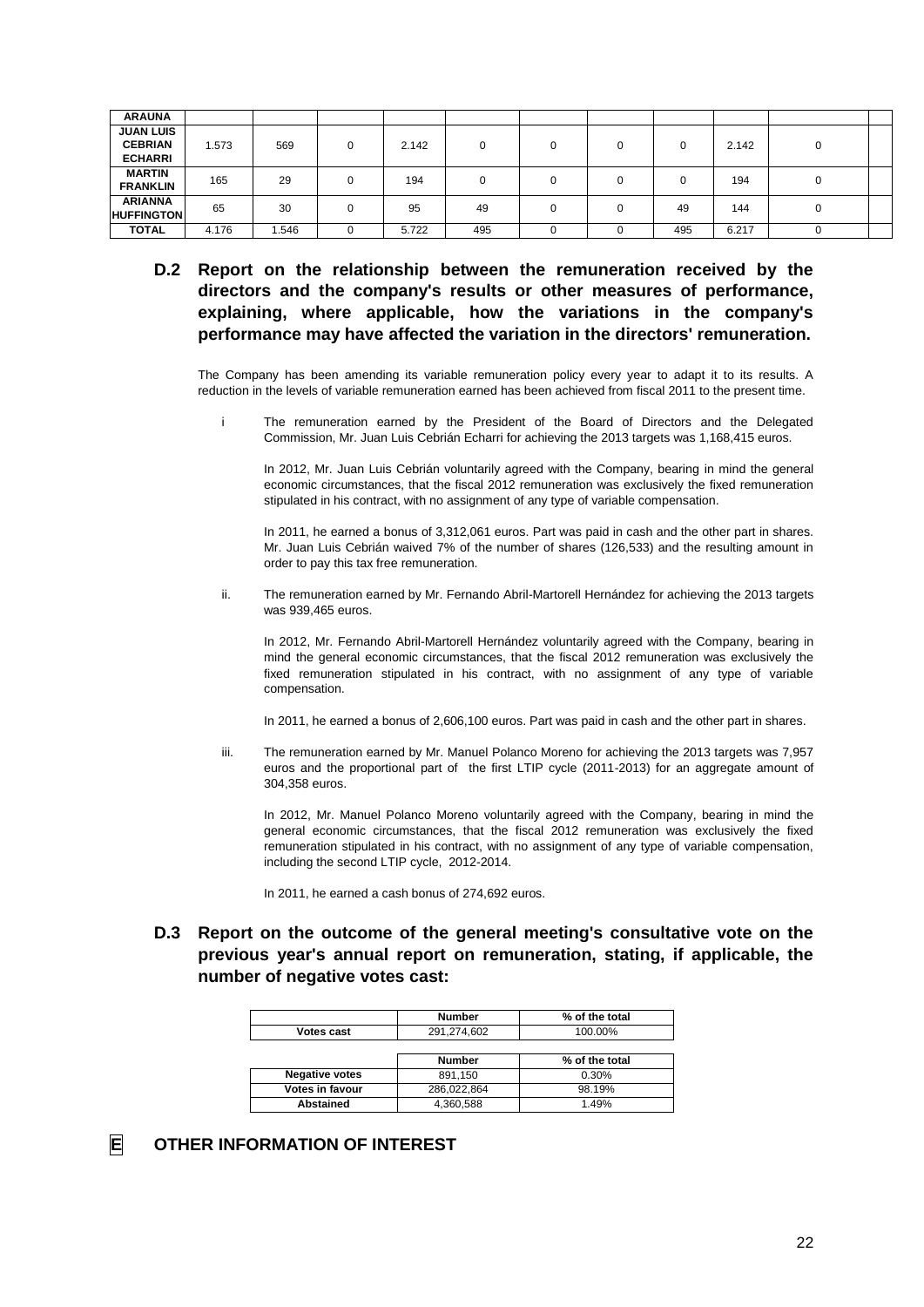**If there are any other relevant aspects regarding the directors' remuneration that could not be included in the other sections of this report, but whose inclusion is necessary in order to provide a more comprehensive and reasoned report of the company's remuneration structure and practices in relation to its directors, please provide brief details here.**

-To the effects of point A.8, the following service rendering during fiscal 2013 is hereby placed on record in relation to Mr. Matías Cortés Dominguez (who retired as a PRISA director in April 2013):

Legal advisory service and attorney management in various procedures of different kinds (contentious-administrative – i.e., appeal against administrative decisions – civil, commercial and arbitration) and legal-consultative advisory services in several matters, for PRISA TELEVISION,S.A.U (now PRISA), AUDIOVISUAL SPORT, S.L. and DTS DISTRIBUIDORA DE TELEVISION DIGITAL, S.A. on the part of Cortés Abogados through Tescor Profesionales Asociados, S.L.P. for an amount of respectively 101, 505 and 2,021 thousand euros.

-To the effects of point A.9 is noted that the advance in the amount of 50,000 € received by Juan Luis Cebrián is on account of his variable remuneration amounting to 600,000 €.

-In connection with point C.1 of this report, it is hereby placed on record that, in addition, fiscal 2013 accounts give the temporary attribution (annual) of the cost corresponding to 220,242 PRISA shares, with a reference value of 2.17 euros/share, which were delivered to the Company's President in 2011. As detailed in the Remuneration Policy for 2013, by virtue of the contract signed by the Company's President with the Company, in the framework of the company restructuring and recapitalising operation, the director agreed to undertake his remaining for three years. The President received 660,728 shares with a reference value of 2.17 euros/share, for his commitment to remain in the post during a period of three years. The value of these shares is included in the Company accounts as remuneration earned by third parties during fiscal 2011, 2012 and 2013.

-The following is hereby placed on record in connection with point D:

i) Appointments and Resignations during fiscal 2013: Mr. Matías Cortés Dominguez tendered his resignation as a PRISA director in April 2013. Likewise, Mr. Martin Franklin and Mr. Harry Sloan presented their resignations as PRISA directors in December 2013.

Mr. Claudio Boada Pallarés was appointed a PRISA director by a decision of the Board meeting held on 18 December 2013.

ii) Effects of the Take-over of PRISA TV by PRISA: PRISA's Ordinary Meeting of Shareholders held on 22 June 2013 approved the take-over of Prisa Televisión,S.A.U. (PRISA TV) by Promotora de Informaciones,S.A. (PRISA) whilst agreeing that PRISA TV operations would be considered as performed to accounting effects for the account of PRISA, as from 1 January 2013 (inclusive).

Mr. Polanco's wages for the period between 1 January 2013 and 31 May 2013 were paid by PRISA TV and, account wise, have been attributed to PRISA. The wages earned by Mr.Polanco between 1 June 2013 and 31 December 2013 were paid by DTS.

Likewise, payments received by the director, Mr. Gregorio Marañón for belonging to the PRISA TV Board of Directors were attributed account wise to PRISA.

- In relation to the information contained in table ii of point D.1.a) of this report (Share based remuneration systems), the following is placed on record:

i) Although non executive Directors' remuneration includes a fixed amount by means of the delivery of shares whose gross amount is the same for all Directors, the number of shares assigned is different because it depends on withholding percentages applicable to each one of them;

ii) Shares earned in fiscal 2013 were calculated within "shares delivered during fiscal 2013" although they had not been completely delivered at 31 December 2013.

iii) The price of the "shares delivered during fiscal 2013" to non executive directors is not a single price. There are four prices for each quarter of fiscal 2013 (€0.24, €0.19, €0.25 and €0.35).

iv) The 1,621,265 shares earned in 2013 by Mr. Juan Luis Cebrián as part of his variable remuneration, will be delivered in 2016.

In order to count the number of shares earned by the Managing Director, Mr. Fernando Abril-Martorell, an assessment was made of his annual target achieving, which determined a gross figure of 671 thousand euros of variable annual inkind remuneration . The shares are delivered tax free and, therefore, the difference between the gross amount and the